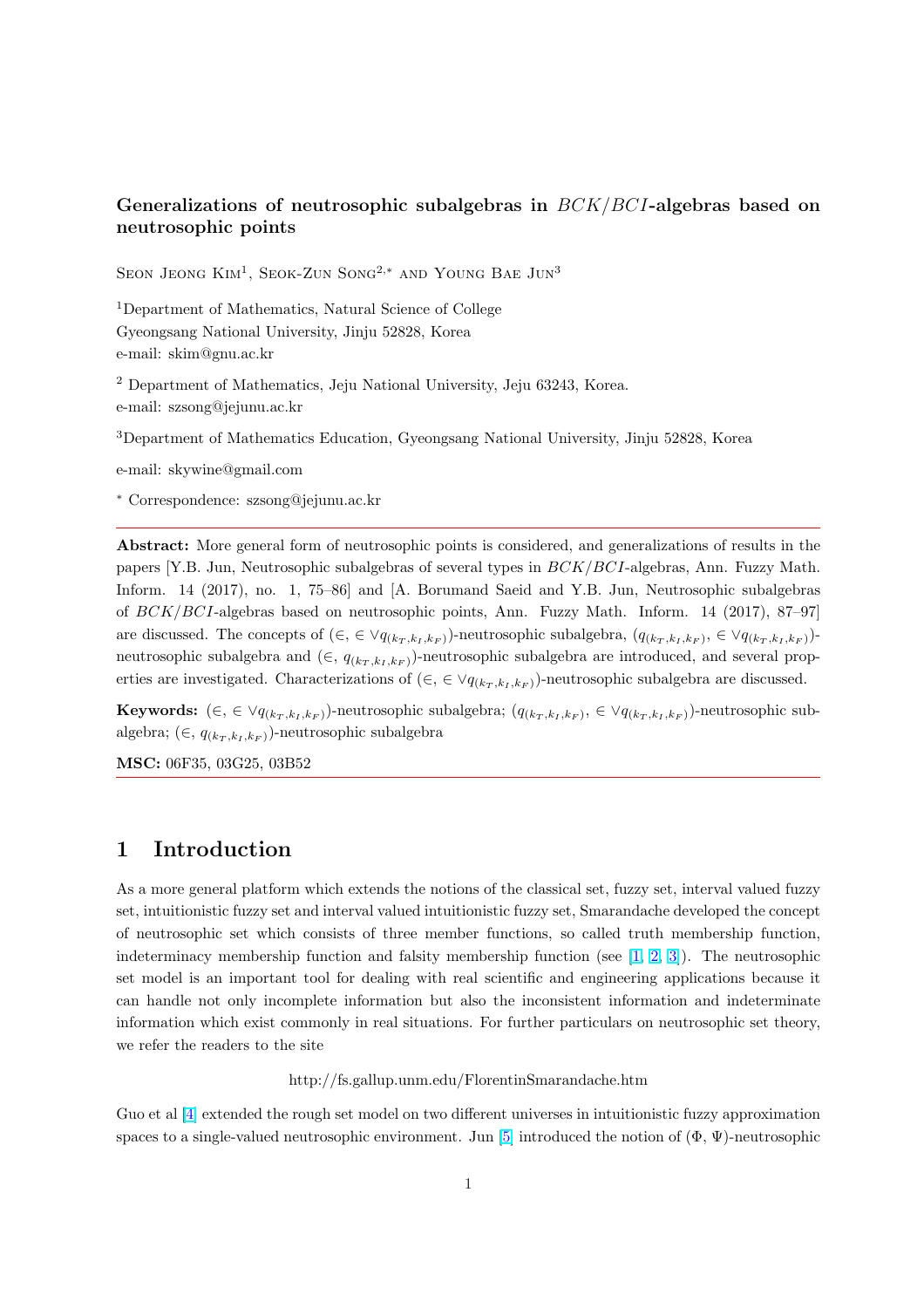subalgebra of a  $BCK/BCI$ -algebra X for  $\Phi, \Psi \in \{\in, q \in \vee q\}$ , and investigated related properties. He provided characterizations of an  $(\in, \in)$ -neutrosophic subalgebra and an  $(\in, \in \vee q)$ -neutrosophic subalgebra. Given special sets, so called neutrosophic ∈-subsets, neutrosophic q-subsets and neutrosophic ∈ ∨ qsubsets, he provided conditions for the neutrosophic ∈-subsets, neutrosophic q-subsets and neutrosophic  $\in \vee q$ -subsets to be subalgebras. He considerd conditions for a neutrosophic set to be a  $(q, \in \vee q)$ neutrosophic subalgebra. Saeid and Jun [6] gave relations between an  $(\in, \in \vee q)$ -neutrosophic subalgebra and a  $(q, \in \vee q)$ -neutrosophic subalgebra. They discussed characterization of an  $(\in, \in \vee q)$ -neutrosophic subalgebra by using neutrosophic ∈-subsets, and provided conditions for an  $(\in, \in \vee q)$ -neutrosophic subalgebra to be a  $(q, \in \vee q)$ -neutrosophic sub[alg](#page-15-0)ebra. They investigated properties on neutrosophic q-subsets and neutrosophic  $\in \vee q$ -subsets.

The aim of this article is to provide an algebraic tool of neutrosophic set theory which can be used in applied sciences, for example, decision making problems, medical sciences etc. We consider a general form of neutrosophic points, and then we discuss generalizations of the papers [6] and [5]. As a generalization of  $(\in, \in \vee q)$ -neutrosophic subalgebras, we introduce the notions of  $(\in, \in \vee q_{(k_T, k_I, k_F)})$ -neutrosophic subalgebra, and  $(\in, q_{(k_T, k_I, k_F)})$ -neutrosophic subalgebra in  $BCK/BCI$ -algebras, and investigate several pr[op](#page-15-0)erties. We consider characterizations of  $(\in, \in \forall q_{(k_T, k_I, k_F)})$ -neutrosophic s[ub](#page-15-0)algebra. We discuss relations between  $(\in, \in)$ -neutrosophic subalgebra,  $(\in, q_{(k_T, k_I, k_F)})$ -neutrosophic subalgebra and  $(\in, \in)$  $\in \vee q_{(k_T,k_I,k_F)}$ -neutrosophic subalgebra.

### 2 Preliminaries

By a BCI-algebra we mean a set X with a binary operation  $*$  and the special element 0 satisfying the axioms:

- (a1)  $((x * y) * (x * z)) * (z * y) = 0,$
- (a2)  $(x * (x * y)) * y = 0,$
- (a3)  $x * x = 0$ ,
- (a4)  $x * y = y * x = 0 \Rightarrow x = y$ ,

for all  $x, y, z \in X$ . If a *BCI*-algebra X satisfies the axiom

(a5)  $0 * x = 0$  for all  $x \in X$ ,

then we say that X is a  $BCK$ -algebra. A nonempty subset S of a  $BCK/BCI$ -algebra X is called a subalgebra of X if  $x * y \in S$  for all  $x, y \in S$ .

The collection of all BCK-algebras and all BCI-algebras are denoted by  $\mathcal{B}_K(X)$  and  $\mathcal{B}_I(X)$ , respectively. Also  $\mathcal{B}(X) := \mathcal{B}_K(X) \cup \mathcal{B}_I(X)$ .

We refer the reader to the books  $[7]$  and  $[8]$  for further information regarding  $BCK/BCI$ -algebras. Let X be a non-empty set. A neutrosophic set (NS) in X (see [2]) is a structure of the form:

$$
A := \{ \langle x; A_T(x), A_I(x), A_F(x) \rangle \mid x \in X \}
$$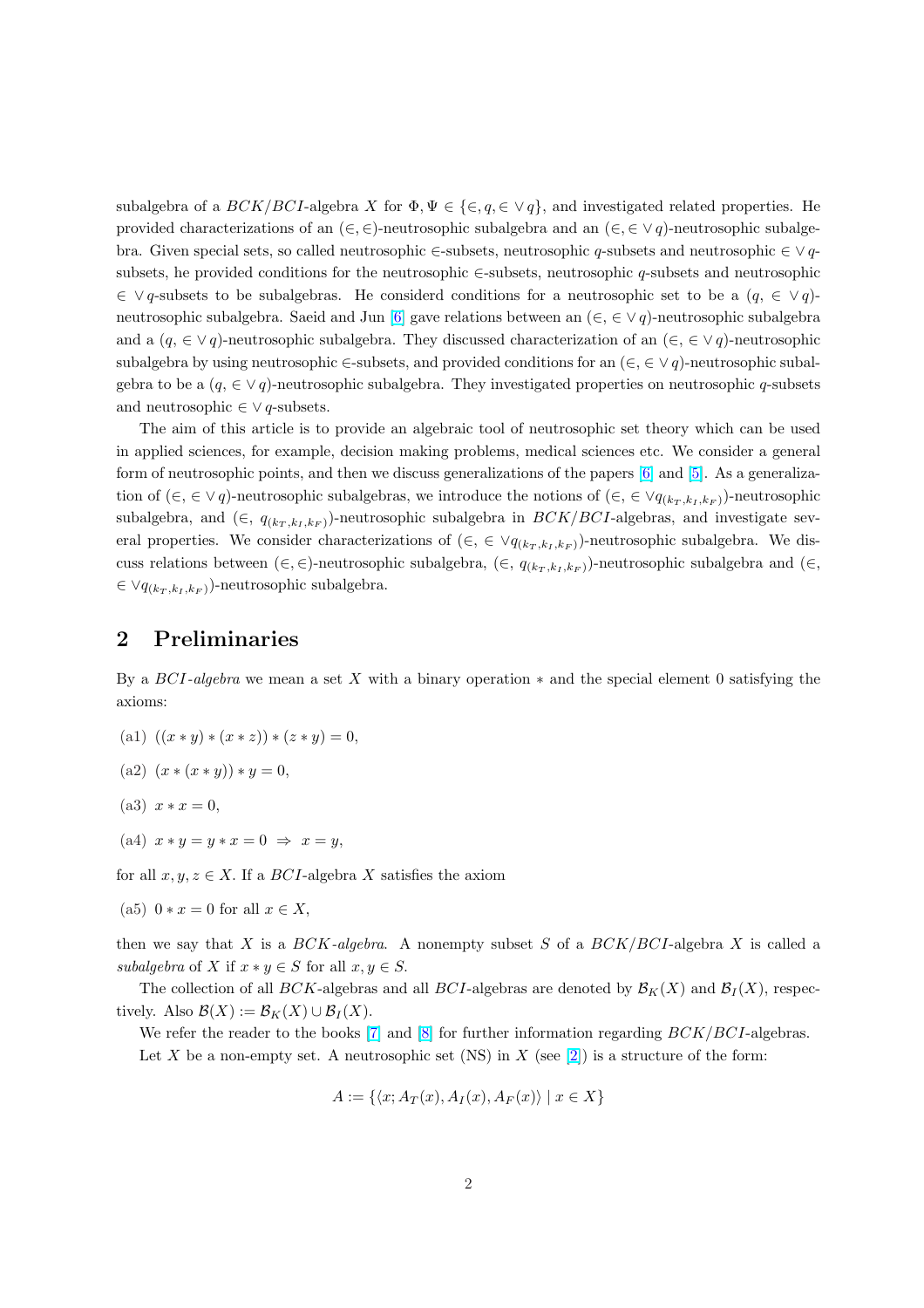where  $A_T: X \to [0,1]$  is a truth membership function,  $A_I: X \to [0,1]$  is an indeterminate membership function, and  $A_F: X \to [0,1]$  is a false membership function. For the sake of simplicity, we shall use the symbol  $A = (A_T, A_I, A_F)$  for the neutrosophic set

$$
A := \{ \langle x; A_T(x), A_I(x), A_F(x) \rangle \mid x \in X \}.
$$

Given a neutrosophic set  $A = (A_T, A_I, A_F)$  in a set X,  $\alpha, \beta \in (0, 1]$  and  $\gamma \in [0, 1)$ , we consider the following sets (see  $[5]$ ):

$$
T_{\in}(A; \alpha) := \{x \in X \mid A_T(x) \ge \alpha\},
$$
  
\n
$$
I_{\in}(A; \beta) := \{x \in X \mid A_I(x) \ge \beta\},
$$
  
\n
$$
F_{\in}(A; \gamma) := \{x \in X \mid A_F(x) \le \gamma\},
$$
  
\n
$$
T_q(A; \alpha) := \{x \in X \mid A_T(x) + \alpha > 1\},
$$
  
\n
$$
I_q(A; \beta) := \{x \in X \mid A_I(x) + \beta > 1\},
$$
  
\n
$$
F_q(A; \gamma) := \{x \in X \mid A_F(x) + \gamma < 1\},
$$
  
\n
$$
T_{\in V_q}(A; \alpha) := \{x \in X \mid A_T(x) \ge \alpha \text{ or } A_T(x) + \alpha > 1\},
$$
  
\n
$$
I_{\in V_q}(A; \beta) := \{x \in X \mid A_I(x) \ge \beta \text{ or } A_I(x) + \beta > 1\},
$$
  
\n
$$
F_{\in V_q}(A; \gamma) := \{x \in X \mid A_F(x) \le \gamma \text{ or } A_F(x) + \gamma < 1\}.
$$

We say  $T_{\in}(A;\alpha)$ ,  $I_{\in}(A;\beta)$  and  $F_{\in}(A;\gamma)$  are neutrosophic  $\in$ -subsets;  $T_q(A;\alpha)$ ,  $I_q(A;\beta)$  and  $F_q(A;\gamma)$ are neutrosophic q-subsets; and  $T_{\in \vee q}(A; \alpha)$ ,  $I_{\in \vee q}(A; \beta)$  and  $F_{\in \vee q}(A; \gamma)$  are neutrosophic  $\in \vee q$ -subsets. It is clear that

$$
T_{\in \vee q}(A; \alpha) = T_{\in}(A; \alpha) \cup T_{q}(A; \alpha), \qquad (2.1)
$$

$$
I_{\in \vee q}(A;\beta) = I_{\in}(A;\beta) \cup I_{q}(A;\beta),\tag{2.2}
$$

$$
F_{\in \vee q}(A; \gamma) = F_{\in}(A; \gamma) \cup F_{q}(A; \gamma).
$$
\n(2.3)

Given  $\Phi, \Psi \in \{\in, q \in \vee q\}$ , a neutrosophic set  $A = (A_T, A_I, A_F)$  in  $X \in \mathcal{B}(X)$  is called a  $(\Phi, \Psi)$ neutrosophic subalgebra of X (see  $[5]$ ) if the following assertions are valid.

$$
x \in T_{\Phi}(A; \alpha_x), y \in T_{\Phi}(A; \alpha_y) \Rightarrow x * y \in T_{\Psi}(A; \alpha_x \wedge \alpha_y),
$$
  
\n
$$
x \in I_{\Phi}(A; \beta_x), y \in I_{\Phi}(A; \beta_y) \Rightarrow x * y \in I_{\Psi}(A; \beta_x \wedge \beta_y),
$$
  
\n
$$
x \in F_{\Phi}(A; \gamma_x), y \in F_{\Phi}(A; \gamma_y) \Rightarrow x * y \in F_{\Psi}(A; \gamma_x \vee \gamma_y)
$$
\n(2.4)

for all  $x, y \in X$ ,  $\alpha_x, \alpha_y, \beta_x, \beta_y, \in (0, 1]$  and  $\gamma_x, \gamma_y \in [0, 1)$ .

# 3 Generalizations of  $(\in, \in \forall q)$ -neutrosophic subalgebras

In what follows, let  $k_T$ ,  $k_I$  and  $k_F$  denote arbitrary elements of [0, 1) unless otherwise specified. If  $k_T$ ,  $k_I$ and  $k_F$  are the same number in [0, 1], then it is denoted by k, i.e.,  $k = k_T = k_I = k_F$ .

Given a neutrosophic set  $A = (A_T, A_I, A_F)$  in a set  $X, \alpha, \beta \in (0, 1]$  and  $\gamma \in [0, 1)$ , we consider the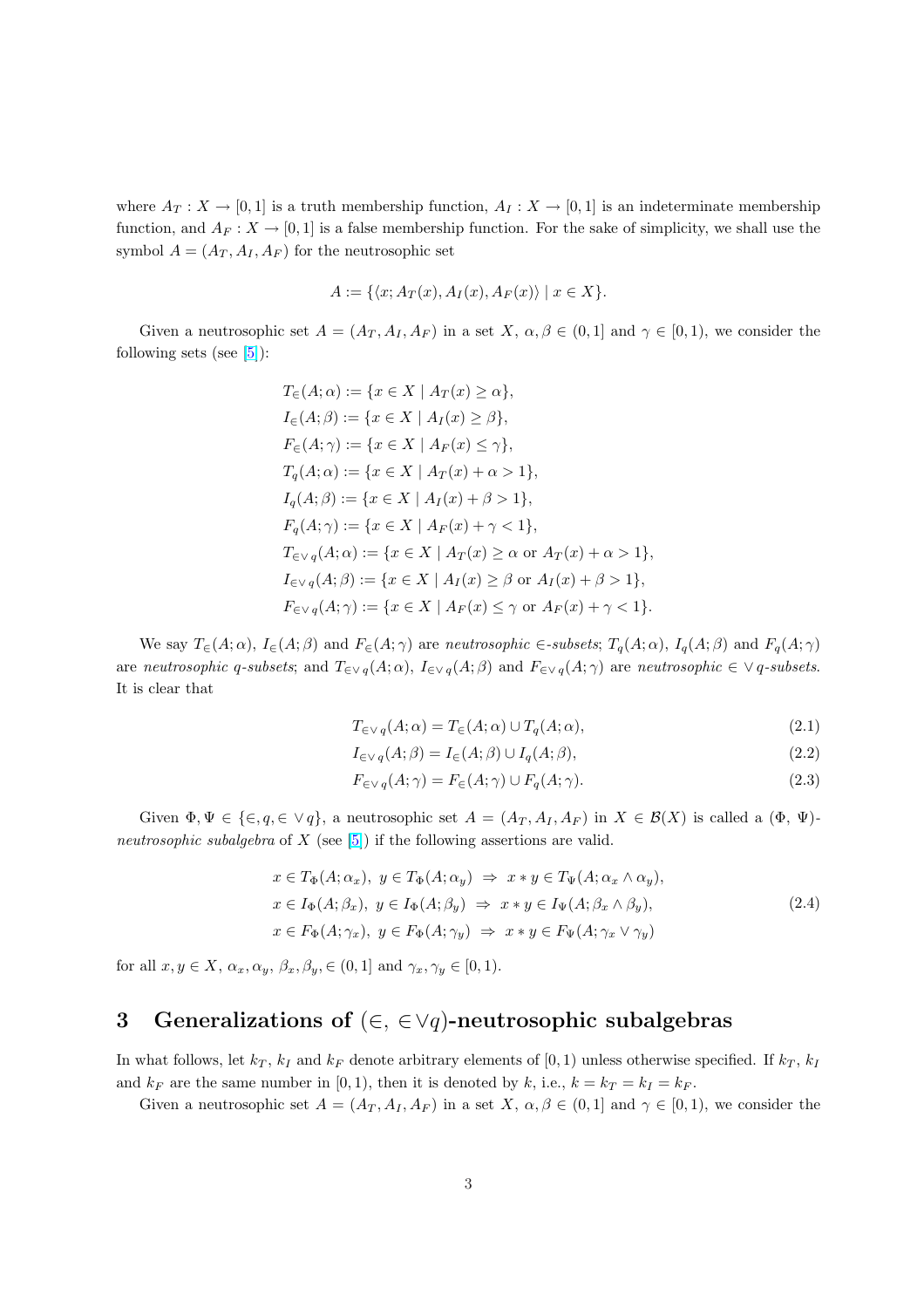<span id="page-3-0"></span>following sets:

$$
T_{q_{k_T}}(A; \alpha) := \{x \in X \mid A_T(x) + \alpha + k_T > 1\},
$$
  
\n
$$
I_{q_{k_I}}(A; \beta) := \{x \in X \mid A_I(x) + \beta + k_I > 1\},
$$
  
\n
$$
F_{q_{k_F}}(A; \gamma) := \{x \in X \mid A_F(x) + \gamma + k_F < 1\},
$$
  
\n
$$
T_{\in \vee q_{k_T}}(A; \alpha) := \{x \in X \mid A_T(x) \ge \alpha \text{ or } A_T(x) + \alpha + k_T > 1\},
$$
  
\n
$$
I_{\in \vee q_{k_I}}(A; \beta) := \{x \in X \mid A_I(x) \ge \beta \text{ or } A_I(x) + \beta + k_I > 1\},
$$
  
\n
$$
F_{\in \vee q_{k_F}}(A; \gamma) := \{x \in X \mid A_F(x) \le \gamma \text{ or } A_F(x) + \gamma + k_F < 1\}.
$$

We say  $T_{q_{k_T}}(A;\alpha)$ ,  $I_{q_{k_I}}(A;\beta)$  and  $F_{q_{k_F}}(A;\gamma)$  are neutrosophic  $q_k$ -subsets; and  $T_{\in\vee q_{k_T}}(A;\alpha)$ ,  $I_{\in\vee q_{k_I}}(A;\beta)$ and  $F_{\in \vee q_{k_F}}(A;\gamma)$  are neutrosophic  $(\in \vee q_k)$ -subsets. For  $\Phi \in \{\in, q, q_k, q_{k_T}, q_{k_T}, q_{k_F}, \in \vee q, \in \vee q_k, \}$  $\in \vee q_{k_T}, \in \vee q_{k_T}, \in \vee q_{k_F}$ , the element of  $T_{\Phi}(A; \alpha)$  (resp.,  $I_{\Phi}(A; \beta)$  and  $F_{\Phi}(A; \gamma)$ ) is called a neutrosophic T<sub>Φ</sub>-point (resp., neutrosophic I<sub>Φ</sub>-point and neutrosophic  $F_{\Phi}$ -point) with value  $\alpha$  (resp.,  $\beta$  and  $\gamma$ ).

It is clear that

$$
T_{\in V q_{k_T}}(A; \alpha) = T_{\infty}(A; \alpha) \cup T_{q_{k_T}}(A; \alpha), \qquad (3.1)
$$

$$
I_{\in V q_{k_I}}(A;\beta) = I_{\in}(A;\beta) \cup I_{q_{k_I}}(A;\beta),\tag{3.2}
$$

$$
F_{\in V\,q_{k_F}}(A;\gamma) = F_{\in}(A;\gamma) \cup F_{q_{k_F}}(A;\gamma).
$$
\n(3.3)

Given a neutrosophic set  $A = (A_T, A_I, A_F)$  in a set  $X, \alpha, \beta \in (0, 1]$  and  $\gamma \in [0, 1)$ , we consider the following sets:

$$
T_{\in}^*(A;\alpha) := \{ x \in X \mid A_T(x) > \alpha \},\tag{3.4}
$$

$$
I_{\in}^*(A;\beta) := \{ x \in X \mid A_I(x) > \beta \},\tag{3.5}
$$

$$
F_{\in}^*(A; \gamma) := \{ x \in X \mid A_F(x) < \gamma \}. \tag{3.6}
$$

**Proposition 3.1.** For any neutrosophic set  $A = (A_T, A_T, A_F)$  in a set  $X, \alpha, \beta \in (0, 1]$  and  $\gamma \in [0, 1)$ , we have

$$
\alpha \le \frac{1-k}{2} \Rightarrow T_{q_k}(A; \alpha) \subseteq T^*_{\infty}(A; \alpha), \tag{3.7}
$$

$$
\beta \le \frac{1-k}{2} \Rightarrow I_{q_k}(A;\beta) \subseteq I_{\in}^*(A;\beta),\tag{3.8}
$$

$$
\gamma \ge \frac{1-k}{2} \Rightarrow F_{q_k}(A; \gamma) \subseteq F_{\in}^*(A; \gamma), \tag{3.9}
$$

$$
\alpha > \frac{1-k}{2} \Rightarrow T_{\in}(A; \alpha) \subseteq T_{q_k}(A; \alpha), \tag{3.10}
$$

$$
\beta > \frac{1-k}{2} \Rightarrow I_{\in}(A;\beta) \subseteq I_{q_k}(A;\beta),\tag{3.11}
$$

$$
\gamma < \frac{1-k}{2} \Rightarrow F_{\in}(A; \gamma) \subseteq F_{q_k}(A; \gamma). \tag{3.12}
$$

Proof. If  $\alpha \leq \frac{1-k}{2}$ , then  $1-\alpha \geq \frac{1+k}{2}$  and  $\alpha \leq 1-\alpha$ . Assume that  $x \in T_{q_k}(A; \alpha)$ . Then  $A_T(x)$  +  $k > 1 - \alpha \ge \frac{1+k}{2}$ , and so  $A_T(x) > \frac{1+k}{2} - k = \frac{1-k}{2} \ge \alpha$ . Hence  $x \in T^*(A; \alpha)$ . Similarly, we have the result (3.8). Suppose that  $\gamma \geq \frac{1-k}{2}$  and let  $x \in F_{q_k}(A;\gamma)$ . Then  $A_F(x) + \gamma + k < 1$ , and thus  $A_F(x) < 1 - \gamma - k \leq 1 - \frac{1-k}{2} - k = \frac{1-k}{2} \leq \gamma$ . Hence  $x \in F^*(A; \gamma)$ . Suppose that  $\alpha > \frac{1-k}{2}$ . If  $x \in T_{\epsilon}(A; \alpha)$ , then

$$
A_T(x)+\alpha+k\geq 2\alpha+k>2\cdot \tfrac{1-k}{2}+k=1
$$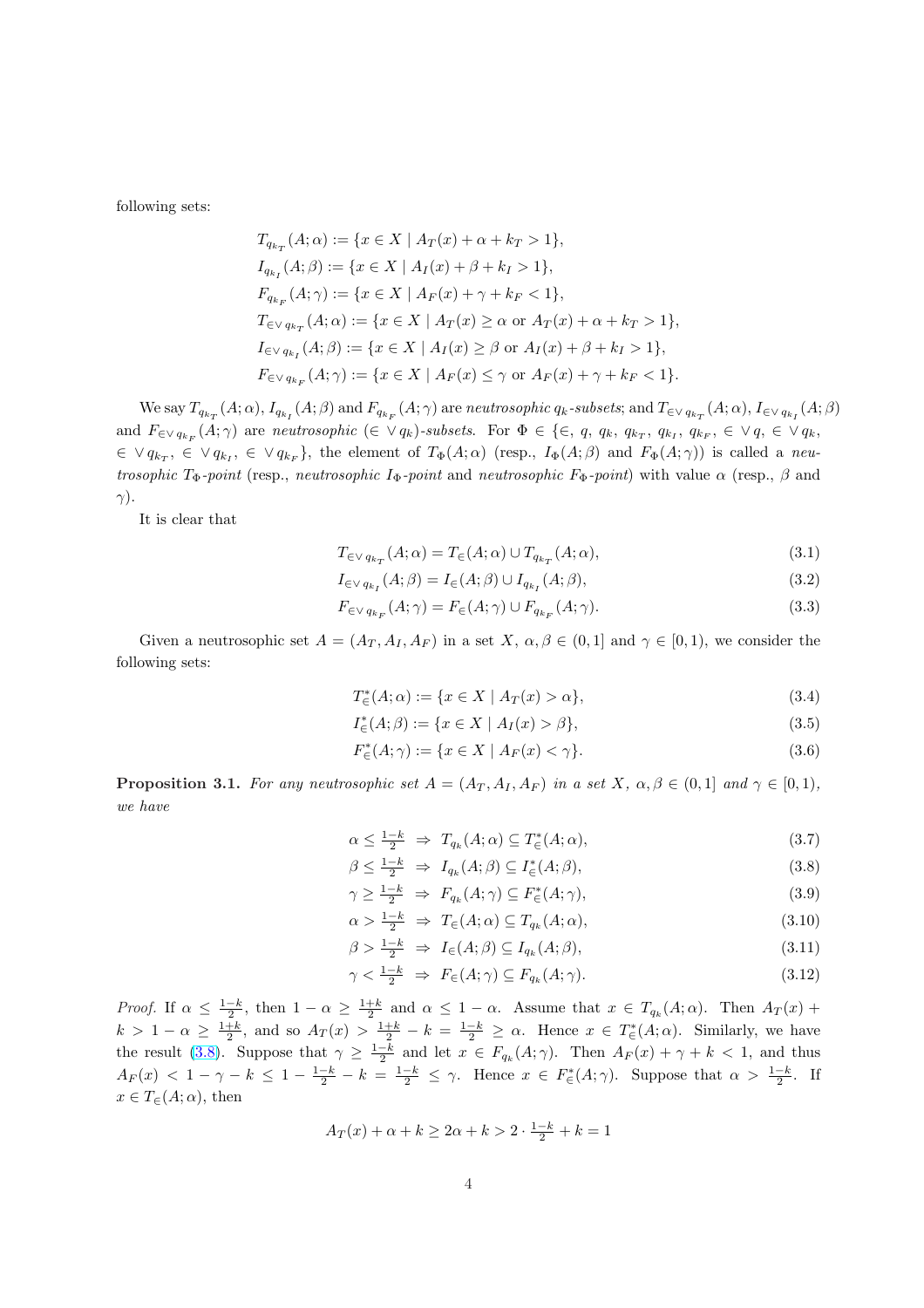<span id="page-4-0"></span>and so  $x \in T_{q_k}(A;\alpha)$ . Hence  $T_{\in}(A;\alpha) \subseteq T_{q_k}(A;\alpha)$ . Similarly, we can verify that if  $\beta > \frac{1-k}{2}$ , then  $I_{\in}(A;\beta) \subseteq I_{q_k}(A;\beta)$ . Suppose that  $\gamma < \frac{1-k}{2}$ . If  $x \in F_{\in}(A;\gamma)$ , then  $A_F(x) \leq \gamma$ , and thus

$$
A_F(x)+\gamma+k\leq 2\gamma+k<2\cdot \tfrac{1-k}{2}+k=1,
$$

that is,  $x \in F_{q_k}(A; \gamma)$ . Hence  $F_{\in}(A; \gamma) \subseteq F_{q_k}(A; \gamma)$ .

**Definition 3.2.** A neutrosophic set  $A = (A_T, A_I, A_F)$  in  $X \in \mathcal{B}(X)$  is called an  $(\in, \in \vee q_{(k_T, k_I, k_F)})$ neutrosophic subalgebra of X if

$$
x \in T_{\in}(A; \alpha_x), y \in T_{\in}(A; \alpha_y) \Rightarrow x * y \in T_{\in \vee q_{k_T}}(A; \alpha_x \wedge \alpha_y),
$$
  
\n
$$
x \in I_{\in}(A; \beta_x), y \in I_{\in}(A; \beta_y) \Rightarrow x * y \in I_{\in \vee q_{k_I}}(A; \beta_x \wedge \beta_y),
$$
  
\n
$$
x \in F_{\in}(A; \gamma_x), y \in F_{\in}(A; \gamma_y) \Rightarrow x * y \in F_{\in \vee q_{k_F}}(A; \gamma_x \vee \gamma_y)
$$
\n(3.13)

for all  $x, y \in X$ ,  $\alpha_x, \alpha_y, \beta_x, \beta_y \in (0, 1]$  and  $\gamma_x, \gamma_y \in [0, 1)$ .

An  $(\epsilon, \epsilon \vee q_{(k_T, k_I, k_F)})$ -neutrosophic subalgebra with  $k_T = k_I = k_F = k$  is called an  $(\epsilon, \epsilon \vee q_k)$ neutrosophic subalgebra.

**Lemma 3.3** ([5]). A neutrosophic set  $A = (A_T, A_I, A_F)$  in  $X \in \mathcal{B}(X)$  is an  $(\in, \in)$ -neutrosophic subalgebra of  $X$  if and only if it satisfies:

$$
(\forall x, y \in X) \left( \begin{array}{c} A_T(x * y) \ge A_T(x) \land A_T(y) \\ A_I(x * y) \ge A_I(x) \land A_I(y) \\ A_F(x * y) \le A_F(x) \lor A_F(y) \end{array} \right). \tag{3.14}
$$

**Theorem 3.4.** If  $A = (A_T, A_I, A_F)$  is an  $(\in, \in)$ -neutrosophic subalgebra of  $X \in \mathcal{B}(X)$ , then neutrosophic  $q_k$ -subsets  $T_{q_{k_T}}(A;\alpha)$ ,  $I_{q_{k_I}}(A;\beta)$  and  $F_{q_{k_F}}(A;\gamma)$  are subalgebras of X for all  $\alpha,\beta\in(0,1]$  and  $\gamma\in[0,1)$ whenever they are nonempty.

*Proof.* Let  $x, y \in T_{q_{k_T}}(A; \alpha)$ . Then  $A_T(x) + \alpha + k_T > 1$  and  $A_T(y) + \alpha + k_T > 1$ . It follows from Lemma 3.3 that

$$
A_T(x * y) + \alpha + k_T \ge (A_T(x) \wedge A_T(y)) + \alpha + k_T
$$
  
=  $(A_T(x) + \alpha + k_T) \wedge (A_T(y) + \alpha + k_T) > 1$ 

and so that  $x * y \in T_{q_{k_T}}(A; \alpha)$ . Hence  $T_{q_{k_T}}(A; \alpha)$  is a subalgebra of X. Similarly, we can prove that  $I_{q_{k}}(A;\beta)$  is a subalgebra of X. Now let  $x, y \in F_{q_{k_F}}(A;\gamma)$ . Then  $A_F(x)+\gamma+k_F < 1$  and  $A_F(y)+\gamma+k_F < 1$ 1, which imply from Lemma 3.3 that

$$
A_F(x*y) + \gamma + k_F \le (A_F(x) \vee A_F(y)) + \gamma + k_F
$$
  
=  $(A_F(x) + \gamma + k_F) \vee (A_F(y) + \gamma + k_F) < 1.$ 

Hence  $x * y \in F_{q_{k_F}}(A; \gamma)$  and so  $F_{q_{k_F}}(A; \gamma)$  is a subalgebra of X.

Corollary 3.5. If  $A = (A_T, A_I, A_F)$  is an  $(\in, \in)$ -neutrosophic subalgebra of  $X \in \mathcal{B}(X)$ , then neutrosophic  $q_k$ -subsets  $T_{q_k}(A;\alpha)$ ,  $I_{q_k}(A;\beta)$  and  $F_{q_k}(A;\gamma)$  are subalgebras of X for all  $\alpha, \beta \in (0,1]$  and  $\gamma \in [0,1)$ whenever they are nonempty.

 $\Box$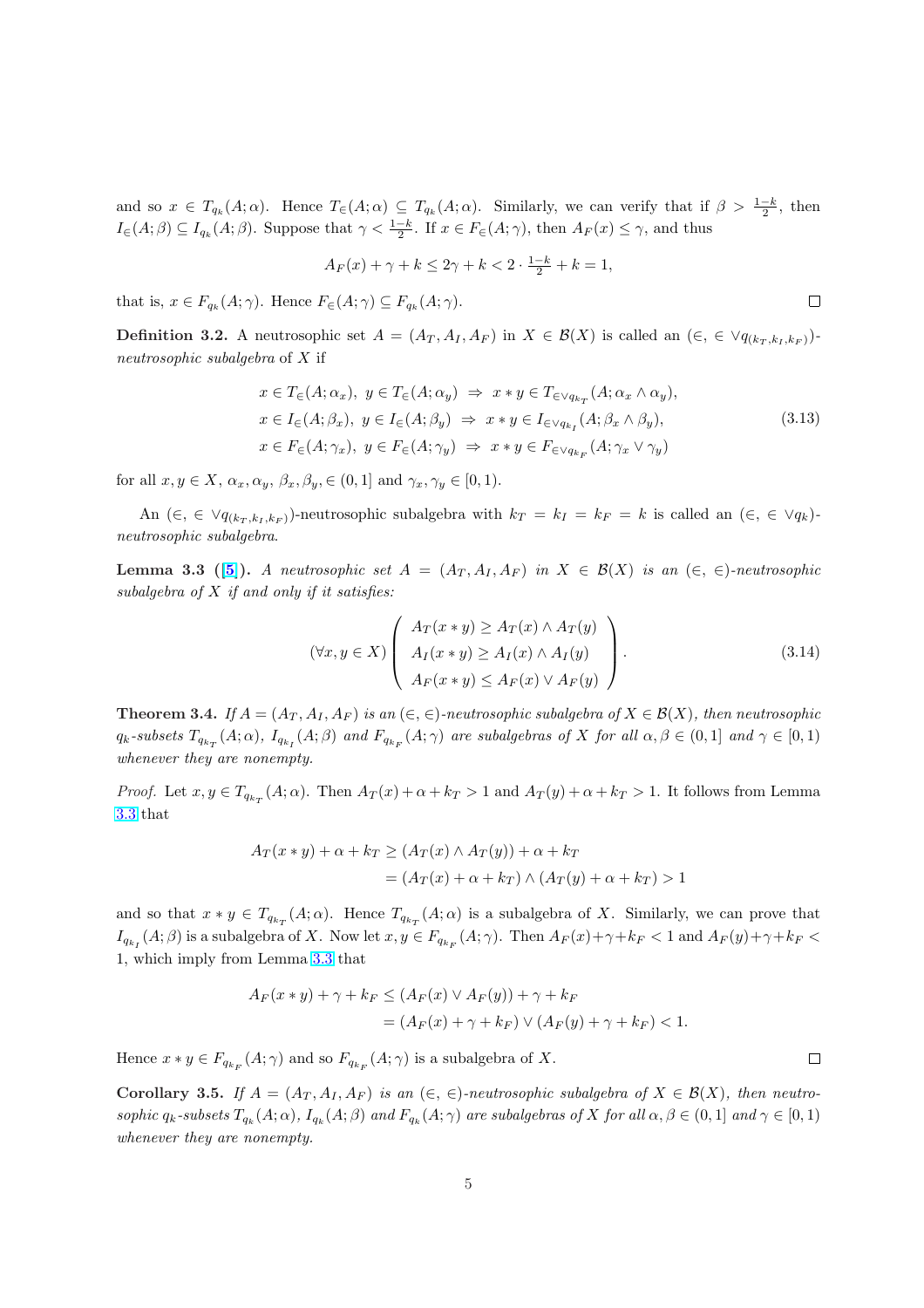<span id="page-5-0"></span>If we take  $k_T = k_I = k_F = 0$  in Theorem 3.4, then we have the following corollary.

Corollary 3.6 ([5]). If  $A = (A_T, A_I, A_F)$  is an  $(\in, \in)$ -neutrosophic subalgebra of  $X \in \mathcal{B}(X)$ , then neutrosophic q-subsets  $T_q(A; \alpha)$ ,  $I_q(A; \beta)$  and  $F_q(A; \gamma)$  are subalgebras of X for all  $\alpha, \beta \in (0,1]$  and  $\gamma \in [0, 1)$  whenever they are nonempty.

**Definition 3.7.** [A n](#page-15-0)eutrosophic set  $A = (A_T, A_I, A_F)$  in  $X \in \mathcal{B}(X)$  is called a  $(q_{(k_T, k_I, k_F)}, \in \vee q_{(k_T, k_I, k_F)})$ neutrosophic subalgebra of X if

$$
x \in T_{q_{k_T}}(A; \alpha_x), y \in T_{q_{k_T}}(A; \alpha_y) \Rightarrow x * y \in T_{\in \vee q_{k_T}}(A; \alpha_x \wedge \alpha_y),
$$
  
\n
$$
x \in I_{q_{k_I}}(A; \beta_x), y \in I_{q_{k_I}}(A; \beta_y) \Rightarrow x * y \in I_{\in \vee q_{k_I}}(A; \beta_x \wedge \beta_y),
$$
  
\n
$$
x \in F_{q_{k_F}}(A; \gamma_x), y \in F_{q_{k_F}}(A; \gamma_y) \Rightarrow x * y \in F_{\in \vee q_{k_F}}(A; \gamma_x \vee \gamma_y)
$$
\n(3.15)

for all  $x, y \in X$ ,  $\alpha_x, \alpha_y, \beta_x, \beta_y \in (0, 1]$  and  $\gamma_x, \gamma_y \in [0, 1)$ .

A  $(q_{(k_T,k_I,k_F)}, \in \forall q_{(k_T,k_I,k_F)}$ -neutrosophic subalgebra with  $k_T = k_I = k_F = k$  is called a  $(q_k,$  $\in \vee q_k$ )-neutrosophic subalgebra.

**Theorem 3.8.** If  $A = (A_T, A_I, A_F)$  is a  $(q_{(k_T, k_I, k_F)}, \in \forall q_{(k_T, k_I, k_F)})$ -neutrosophic subalgebra of  $X \in$  $\mathcal{B}(X)$ , then neutrosophic  $q_k$ -subsets  $T_{q_{k_T}}(A;\alpha)$ ,  $I_{q_{k_I}}(A;\beta)$  and  $F_{q_{k_F}}(A;\gamma)$  are subalgebras of X for all  $\alpha \in (\frac{1-k_T}{2}, 1], \beta \in (\frac{1-k_I}{2}, 1]$  and  $\gamma \in [0, \frac{1-k_F}{2})$  whenever they are nonempty.

Proof. Let  $x, y \in T_{q_{k_T}}(A; \alpha)$  for  $\alpha \in (\frac{1-k_T}{2}, 1]$ . Then  $x * y \in T_{\in \nabla q_{k_T}}(A; \alpha)$ , that is,  $x * y \in T_{\in}(A; \alpha)$ or  $x * y \in T_{q_{k_T}}(A; \alpha)$ . If  $x * y \in T_{\in}(A; \alpha)$ , then  $x * y \in T_{q_{k_T}}(A; \alpha)$  by (3.10). Therefore  $T_{q_{k_T}}(A; \alpha)$  is a subalgebra of X. Similarly, we prove that  $I_{q_{k_I}}(A;\beta)$  is a subalgebra of X. Let  $x, y \in F_{q_{k_F}}(A;\gamma)$  for  $\gamma \in [0, \frac{1-k_F}{2})$ . Then  $x*y \in F_{\in \vee q_{k_F}}(A; \gamma)$ , and so  $x*y \in F_{\in}(A; \gamma)$  or  $x*y \in F_{q_{k_F}}(A; \gamma)$ . If  $x*y \in F_{\in}(A; \gamma)$ ,  $\Box$ then  $x * y \in F_{q_{k_F}}(A; \gamma)$  by (3[.](#page-3-0)12). Hence  $F_{q_{k_F}}(A; \gamma)$  is a subalgebra of X.

Taking  $k_T = k_I = k_F = 0$  in Theorem 3.8 induces the following corollary.

Corollary 3.9 ([5]). If  $A = (A_T, A_I, A_F)$  $A = (A_T, A_I, A_F)$  $A = (A_T, A_I, A_F)$  is a  $(q, \in \forall q)$ -neutrosophic subalgebra of  $X \in \mathcal{B}(X)$ , then neutrosophic q-subsets  $T_q(A; \alpha)$ ,  $I_q(A; \beta)$  and  $F_q(A; \gamma)$  are subalgebras of X for all  $\alpha, \beta \in (0.5, 1]$  and  $\gamma \in [0, 0, 5)$  whenever they are nonempty.

We provide c[har](#page-15-0)acterizations of an  $(\epsilon, \epsilon \vee q_{(k_T, k_I, k_F)})$ -neutrosophic subalgebra.

**Theorem 3.10.** Given a neutrosophic set  $A = (A_T, A_I, A_F)$  in  $X \in \mathcal{B}(X)$ , the following are equivalent.

- (1)  $A = (A_T, A_I, A_F)$  is an  $(\epsilon, \epsilon \vee q_{(k_T, k_I, k_F)})$ -neutrosophic subalgebra of X.
- (2)  $A = (A_T, A_I, A_F)$  satisfies the following assertion.

$$
(\forall x, y \in X) \left( \begin{array}{c} A_T(x * y) \ge \bigwedge \{ A_T(x), A_T(y), \frac{1 - k_T}{2} \} \\ A_I(x * y) \ge \bigwedge \{ A_I(x), A_I(y), \frac{1 - k_I}{2} \} \\ A_F(x * y) \le \bigvee \{ A_F(x), A_F(y), \frac{1 - k_F}{2} \} \end{array} \right). \tag{3.16}
$$

*Proof.* Let  $A = (A_T, A_I, A_F)$  be an  $(\epsilon, \epsilon \vee q_{(k_T, k_I, k_F)})$ -neutrosophic subalgebra of X. Assume that there exist  $a, b \in X$  such that

$$
A_T(a * b) < \bigwedge \{ A_T(a), A_T(b), \frac{1 - k_T}{2} \}.
$$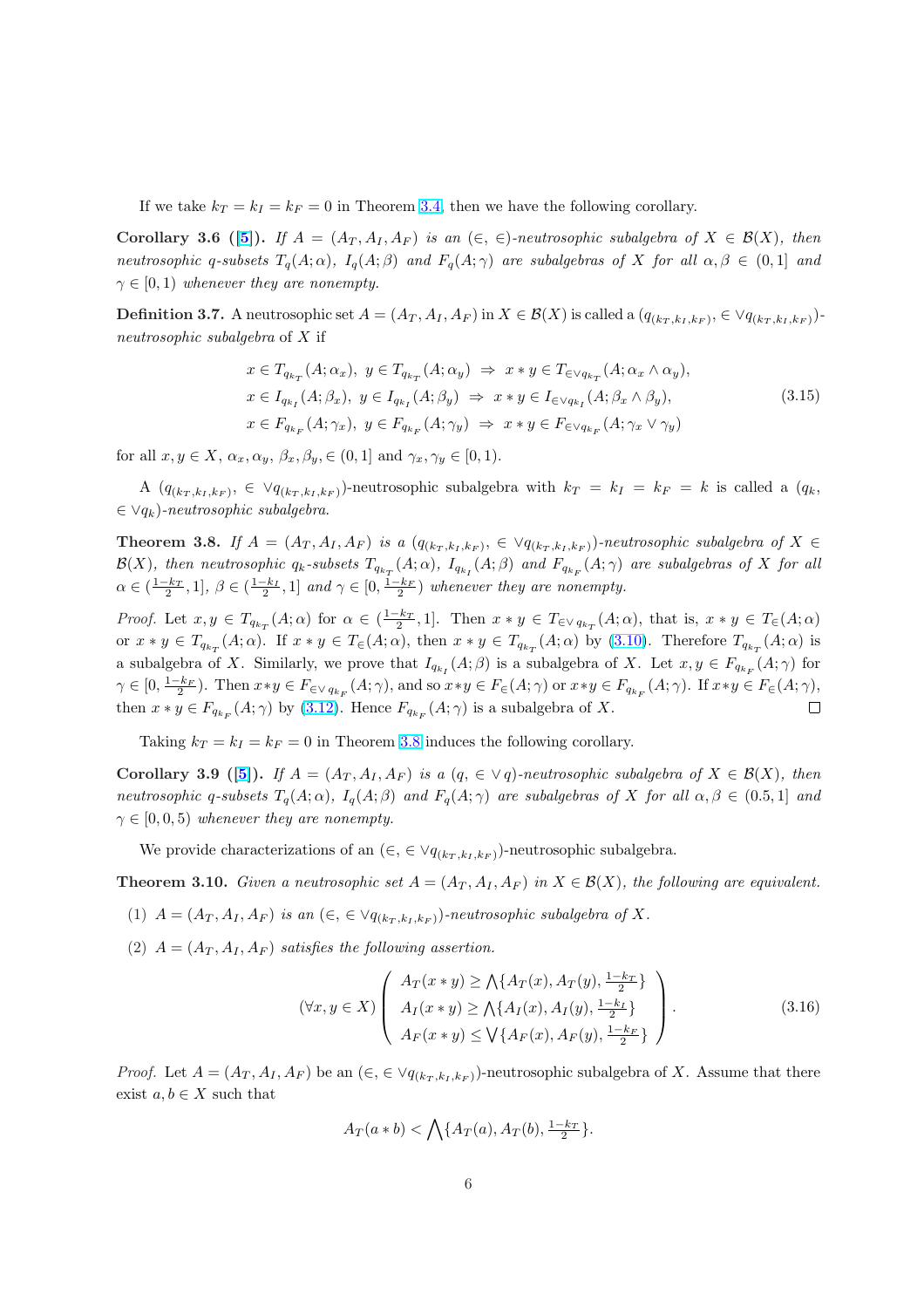If  $A_T(a) \wedge A_T(b) < \frac{1-k_T}{2}$ , then  $A_T(a * b) < A_T(a) \wedge A_T(b)$ . Hence

$$
A_T(a * b) < \alpha_t \le A_T(a) \land A_T(b)
$$

for some  $\alpha_t \in (0,1]$ . It follows that  $a \in T_{\epsilon}(A; \alpha_t)$  and  $b \in T_{\epsilon}(A; \alpha_t)$  but  $a * b \notin T_{\epsilon}(A; \alpha_t)$ . Moreover,  $A_T(a*b) + \alpha_t < 2\alpha_t < 1 - k_T$ , and so  $a*b \notin T_{q_{k_T}}(A; \alpha_t)$ . Thus  $a*b \notin T_{\in \vee q_{k_T}}(A; \alpha_t)$ , a contradiction. If  $A_T(a) \wedge A_T(b) \ge \frac{1-k_T}{2}$ , then  $a \in T_{\epsilon}(A; \frac{1-k_T}{2})$ ,  $b \in T_{\epsilon}(A; \frac{1-k_T}{2})$  and  $a * b \notin T_{\epsilon}(A; \frac{1-k_T}{2})$ . Also,

$$
A_T(a * b) + \frac{1 - k_T}{2} < \frac{1 - k_T}{2} + \frac{1 - k_T}{2} = 1 - k_T,
$$

i.e.,  $a * b \notin T_{q_{k_T}}(A; \frac{1-k_T}{2})$ . Hence  $a * b \notin T_{\in \vee q_{k_T}}(A; \frac{1-k_T}{2})$ , a contradiction. Consequently,

$$
A_T(x*y) \ge \bigwedge \{A_T(x), A_T(y), \frac{1-k_T}{2}\}
$$

for all  $x, y \in X$ . Similarly, we know that  $A_I(x * y) \geq \bigwedge \{A_I(x), A_I(y), \frac{1-k_I}{2}\}\$ for all  $x, y \in X$ . Suppose that there exist  $a, b \in X$  such that

$$
A_F(a * b) > \bigvee \{A_F(a), A_F(b), \frac{1-k_F}{2}\}.
$$

Then  $A_F(a * b) > \gamma_F \geq \sqrt{\{A_F(a), A_F(b), \frac{1-k_F}{2}}\}$  for some  $\gamma_F \in [0,1)$ . If  $A_F(a) \vee A_F(b) \geq \frac{1-k_F}{2}$ , then  $A_F(a * b) > \gamma_F \geq A_F(a) \vee A_F(b)$  which implies that  $a, b \in F_{\epsilon}(A; \gamma_F)$  and  $a * b \notin F_{\epsilon}(A; \gamma_F)$ . Also,  $A_F(a*b) + \gamma_F > 2\gamma_F \ge 1 - k_F$ , that is,  $a*b \notin F_{q_{k_F}}(A;\gamma_F)$ . Thus  $a*b \notin F_{\in \vee q_{k_F}}(A;\gamma_F)$ , which is a contradiction. If  $A_F(a) \vee A_F(b) < \frac{1-k_F}{2}$ , then  $a, b \in F_{\in}(A; \frac{1-k_F}{2})$  and  $a * b \notin F_{\in}(A; \frac{1-k_F}{2})$ . Also,

$$
A_F(a * b) + \frac{1 - k_F}{2} > \frac{1 - k_F}{2} + \frac{1 - k_F}{2} = 1 - k_F
$$

and so  $a * b \notin F_{q_{k_F}}(A; \frac{1-k_F}{2})$ . Hence  $a * b \notin F_{\in \vee q_{k_F}}(A; \frac{1-k_F}{2})$ , a contradiction. Therefore  $A_F(x * y) \le$  $\sqrt{\{A_F(x), A_F(y), \frac{1-k_F}{2}\}}$  for all  $x, y \in X$ .

Conversely, let  $A = (A_T, A_I, A_F)$  be a neutrosophic set in X which satisfies the condition (3.16). Let  $x, y \in X$  and  $\beta_x, \beta_y \in (0,1]$  be such that  $x \in I_{\infty}(A; \beta_x)$  and  $y \in I_{\infty}(A; \beta_y)$ . Then

$$
A_I(x * y) \ge \bigwedge \{A_I(x), A_I(y), \frac{1 - k_I}{2}\} \ge \bigwedge \{\beta_x, \beta_y, \frac{1 - k_I}{2}\}.
$$

Suppose that  $\beta_x \leq \frac{1-k_I}{2}$  or  $\beta_y \leq \frac{1-k_I}{2}$ . Then  $A_I(x * y) \geq \beta_x \wedge \beta_y$ , and so  $x * y \in I_{\epsilon}(A; \beta_x \wedge \beta_y)$ . Now, assume that  $\beta_x > \frac{1-k_I}{2}$  and  $\beta_y > \frac{1-k_I}{2}$ . Then  $A_I(x * y) \ge \frac{1-k_I}{2}$ , and so

$$
A_I(x * y) + \beta_x \wedge \beta_y > \frac{1 - k_I}{2} + \frac{1 - k_I}{2} = 1 - k_I,
$$

that is,  $x * y \in I_{q_{k_I}}(A; \beta_x \wedge \beta_y)$ . Hence  $x * y \in I_{\in \vee q_{k_I}}(A; \beta_x \wedge \beta_y)$ . Similarly, we can verify that if  $x \in T_{\in}(A; \alpha_x)$  and  $y \in T_{\in}(A; \alpha_y)$ , then  $x \ast y \in T_{\in \vee q_{k_T}}(A; \alpha_x \wedge \alpha_y)$ . Finally, let  $x, y \in X$  and  $\gamma_x, \gamma_y \in [0, 1)$ be such that  $x \in F_{\in}(A; \gamma_x)$  and  $y \in F_{\in}(A; \gamma_y)$ . Then

$$
A_F(x * y) \le \bigvee \{A_F(x), A_F(y), \frac{1-k_F}{2}\} \le \bigvee \{\gamma_x, \gamma_y, \frac{1-k_F}{2}\}.
$$

If  $\gamma_x \geq \frac{1-k_F}{2}$  or  $\gamma_y \geq \frac{1-k_F}{2}$ , then  $A_F(x * y) \leq \gamma_x \vee \gamma_y$  and thus  $x * y \in F_{\in}(A; \gamma_x \vee \gamma_y)$ . If  $\gamma_x < \frac{1-k_F}{2}$  and  $\gamma_y < \frac{1-k_F}{2}$ , then  $A_F(x * y) \leq \frac{1-k_F}{2}$ . Hence

$$
A_F(x * y) + \gamma_x \vee \gamma_y < \frac{1 - k_F}{2} + \frac{1 - k_F}{2} = 1 - k_F,
$$

that is,  $x * y \in F_{q_{k_F}}(A; \gamma_x \vee \gamma_y)$ . Thus  $x * y \in F_{\in \vee q_{k_F}}(A; \gamma_x \vee \gamma_y)$ . Therefore  $A = (A_T, A_I, A_F)$  is an  $(\in, \mathbb{R})$ .  $\in \vee q_{k_F}$ )-neutrosophic subalgebra of X.  $\Box$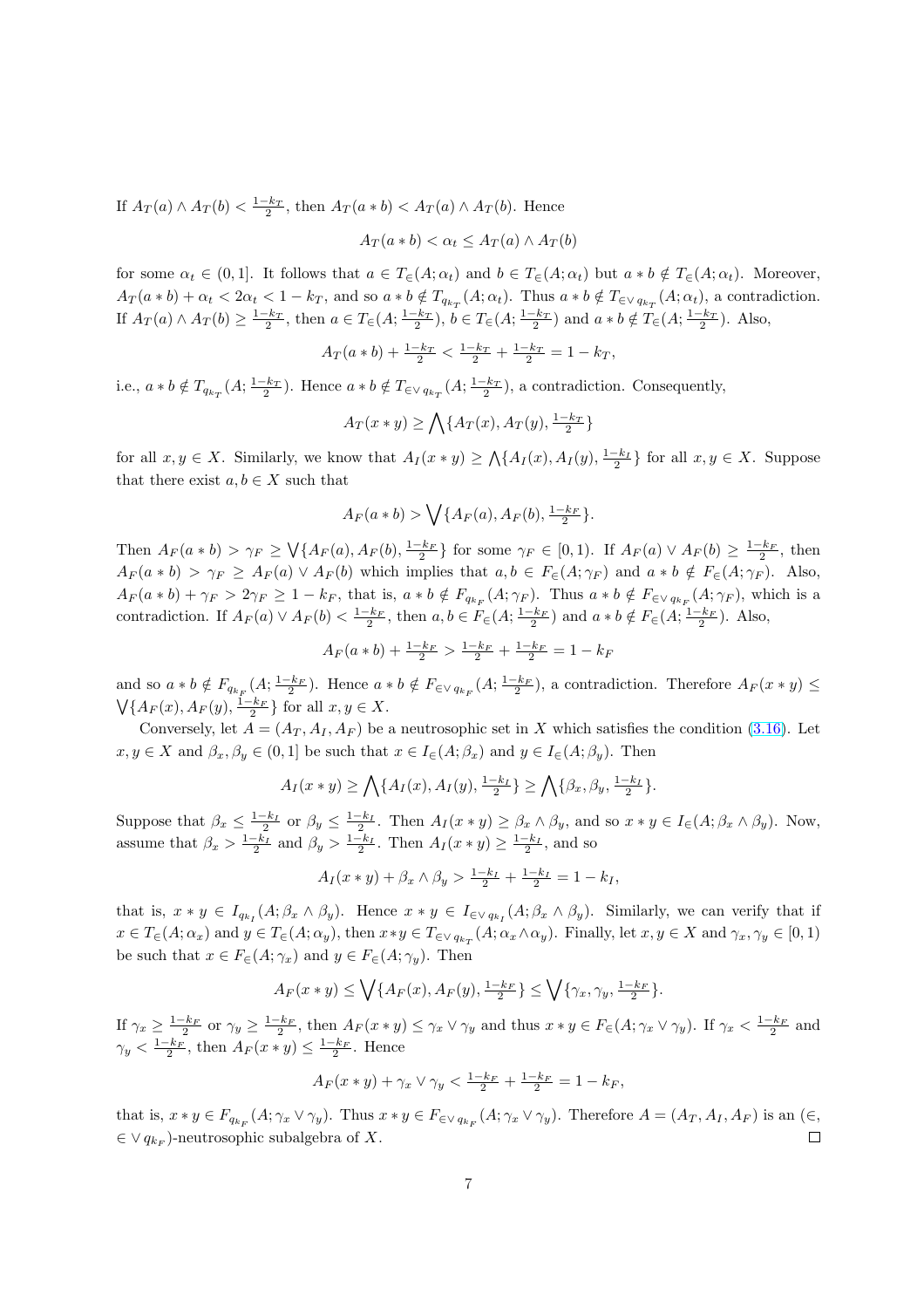<span id="page-7-0"></span>Corollary 3.11 ([5]). A neutrosophic set  $A = (A_T, A_I, A_F)$  in  $X \in \mathcal{B}(X)$  is an  $(\in, \in \vee q)$ -neutrosophic subalgebra of  $X$  if and only if it satisfies:

$$
(\forall x, y \in X) \left( \begin{array}{c} A_T(x * y) \ge \bigwedge \{ A_T(x), A_T(y), 0.5 \} \\ A_I(x * y) \ge \bigwedge \{ A_I(x), A_I(y).0.5 \} \\ A_F(x * y) \le \bigvee \{ A_F(x), A_F(y), 0.5 \} \end{array} \right).
$$

*Proof.* It follows from taking  $k_T = k_I = k_F = 0$  in Theorem 3.10.

**Theorem 3.12.** Let  $A = (A_T, A_I, A_F)$  be a neutrosophic set in  $X \in \mathcal{B}(X)$ . Then  $A = (A_T, A_I, A_F)$  is an  $(\epsilon, \epsilon \vee q_{(k_T, k_I, k_F)})$ -neutrosophic subalgebra of X if and only if neutrosophic  $\epsilon$ -subsets  $T_{\epsilon}(A; \alpha)$ ,  $I_{\epsilon}(A; \beta)$ and  $F_{\in}(A; \gamma)$  are subalgebras of X for all  $\alpha \in (0, \frac{1-k_T}{2}], \beta \in (0, \frac{1-k_I}{2}]$  $\alpha \in (0, \frac{1-k_T}{2}], \beta \in (0, \frac{1-k_I}{2}]$  $\alpha \in (0, \frac{1-k_T}{2}], \beta \in (0, \frac{1-k_I}{2}]$  and  $\gamma \in [\frac{1-k_F}{2}, 1]$  whenever they are nonempty.

*Proof.* Assume that  $A = (A_T, A_I, A_F)$  is an  $(\epsilon, \epsilon \lor q_{(k_T, k_I, k_F)})$ -neutrosophic subalgebra of X. Let  $\beta \in (0, \frac{1-k_I}{2}]$  and  $x, y \in I_{\epsilon}(A;\beta)$ . Then  $A_I(x) \geq \beta$  and  $A_I(y) \geq \beta$ . It follows from Theorem 3.10 that

$$
A_I(x*y) \ge \bigwedge \{A_I(x), A_I(y), \frac{1-k_I}{2}\} \ge \beta \wedge \frac{1-k_I}{2} = \beta
$$

and so that  $x * y \in I_{\epsilon}(A;\beta)$ . Hence  $I_{\epsilon}(A;\beta)$  is a subalgebra of X for all  $\beta \in (0, \frac{1-k_I}{2}]$ . [Simila](#page-5-0)rly, we know that  $T_{\epsilon}(A; \alpha)$  is a subalgebra of X for all  $\alpha \in (0, \frac{1-k_T}{2}]$ . Let  $\gamma \in [\frac{1-k_F}{2}, 1)$  and  $x, y \in F_{\epsilon}(A; \gamma)$ . Then  $A_F(x) \leq \gamma$  and  $A_F(y) \leq \gamma$ . Using Theorem 3.10 implies that

$$
A_F(x*y)\leq \bigvee\{A_F(x),A_F(y),\frac{1-k_F}{2}\}\leq \gamma \vee \frac{1-k_F}{2}=\gamma.
$$

Hence  $x * y \in F_{\in}(A; \gamma)$ , and therefore  $F_{\in}(A; \gamma)$  is [a sub](#page-5-0)algebra of X for all  $\gamma \in [\frac{1-k_F}{2}, 1)$ .

Conversely, suppose that the nonempty neutrosophic  $\in$ -subsets  $T_{\in}(A;\alpha)$ ,  $I_{\in}(A;\beta)$  and  $F_{\in}(A;\gamma)$  are subalgebras of X for all  $\alpha \in (0, \frac{1-k_T}{2}], \beta \in (0, \frac{1-k_I}{2}]$  and  $\gamma \in [\frac{1-k_F}{2}, 1)$ . If there exist  $a, b \in X$  such that

$$
A_T(a * b) < \bigwedge \{A_T(a), A_T(b), \frac{1 - k_T}{2}\},
$$

then  $a, b \in T_{\epsilon}(A; \alpha_T)$  by taking  $\alpha_T := \bigwedge \{A_T(a), A_T(b), \frac{1-k_T}{2}\}.$  Since  $T_{\epsilon}(A; \alpha_T)$  is a subalgebra of X, it follows that  $a * b \in T_{\epsilon}(A; \alpha_T)$ , that is,  $A_T(a * b) \geq \alpha_T$ . This is a contradiction, and hence

$$
A_T(x*y) \ge \bigwedge \{A_T(x), A_T(y), \frac{1-k_T}{2}\}
$$

for all  $x, y \in X$ . Similarly, we can verify that

$$
A_I(x*y) \ge \bigwedge \{A_I(x), A_I(y), \frac{1-k_I}{2}\}
$$

for all  $x, y \in X$ . Now, assume that there exist  $a, b \in X$  such that

$$
A_F(a * b) > \bigvee \{A_F(a), A_F(b), \frac{1-k_F}{2}\}.
$$

Then  $A_F(a * b) > \gamma_F \geq \bigvee \{A_F(a), A_F(b), \frac{1-k_F}{2}\}\$  for some  $\gamma_F \in [\frac{1-k_F}{2}, 1]$ . Hence  $a, b \in F_{\infty}(A; \gamma_F)$ , and so  $a * b \in F_{\in}(A; \gamma_F)$  since  $F_{\in}(A; \gamma_F)$  is a subalgebra of X. It follows that  $A_F(a * b) \leq \gamma_F$  which is a contradiction. Thus

$$
A_F(x*y)\leq \bigvee\{A_F(x),A_F(y),\tfrac{1-k_F}{2}\}
$$

for all  $x, y \in X$ . Therefore  $A = (A_T, A_I, A_F)$  is an  $(\epsilon, \epsilon \vee q_{(k_T, k_I, k_F)})$ -neutrosophic subalgebra of X by Theorem 3.10.  $\Box$ 

| ____ |  |  |
|------|--|--|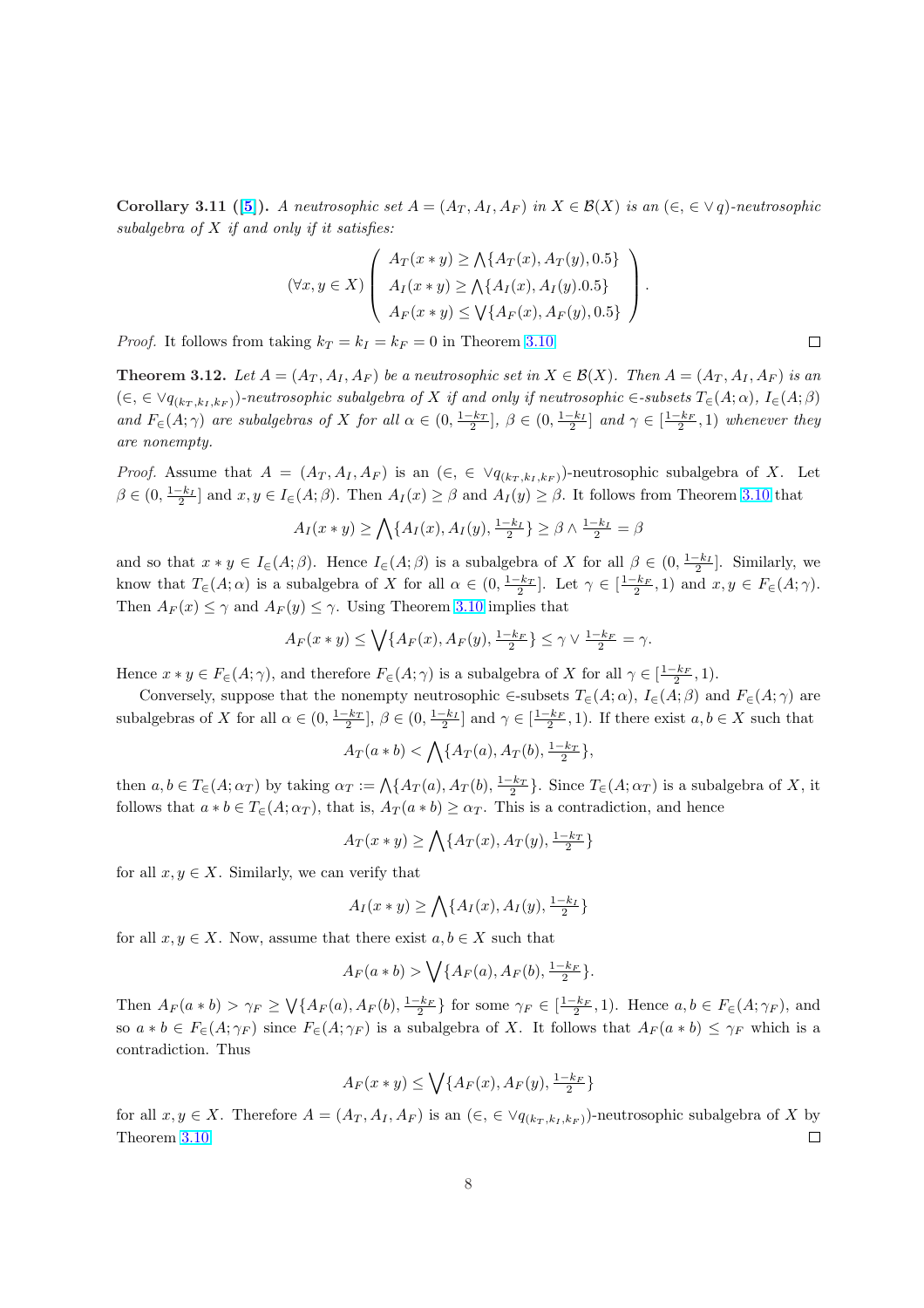<span id="page-8-0"></span>Corollary 3.13. Let  $A = (A_T, A_I, A_F)$  be a neutrosophic set in  $X \in \mathcal{B}(X)$ . Then  $A = (A_T, A_I, A_F)$  is an  $(\in, \in \vee q)$ -neutrosophic subalgebra of X if and only if neutrosophic  $\in$ -subsets  $T_{\in}(A; \alpha)$ ,  $I_{\in}(A; \beta)$  and  $F_{\epsilon}(A;\gamma)$  are subalgebras of X for all  $\alpha, \beta \in (0,0.5]$  and  $\gamma \in [0.5,1)$  whenever they are nonempty.

*Proof.* It follows from taking  $k_T = k_I = k_F = 0$  in Theorem 3.12.

Theorem 3.14. Every  $(\in, \in)$ -neutrosophic subalgebra is an  $(\in, \in \vee q_{(k_T, k_I, k_F)})$ -neutrosophic subalgebra.

Proof. Straightforward.

The converse of Theorem 3.14 is not true as seen in the following example.

Example 3.15. Consider a BCI-algebra  $X = \{0, a, b, c\}$  with the binary operation  $*$  which is given in Table 1 (see  $[8]$ ).

| $\ast$           |          | $\boldsymbol{a}$ | b                | $\mathfrak c$    |
|------------------|----------|------------------|------------------|------------------|
| $\overline{0}$   | $\Omega$ | $\boldsymbol{a}$ | b                | $\overline{c}$   |
| $\boldsymbol{a}$ | $\it a$  | $\theta$         | $\,c\,$          | $\boldsymbol{b}$ |
| $\boldsymbol{b}$ | b        | $\,c\,$          | $\theta$         | $\it a$          |
| $\mathcal{C}$    | с        | b                | $\boldsymbol{a}$ | 0                |

Table 1: Cayley table for the binary operation "∗"

Let  $A = (A_T, A_I, A_F)$  be a neutrosophic set in  $X \in \mathcal{B}_I(X)$  defined by Table 2

Table 2: Tabular representation of " $A = (A_T, A_I, A_F)$ "

| Х              | $A_T(x)$ | $A_I(x)$ | $A_F(x)$ |
|----------------|----------|----------|----------|
| $\overline{0}$ | 0.6      | 0.5      | 0.2      |
| $\it a$        | 0.7      | 0.3      | 0.6      |
| b              | 0.3      | 0.6      | 0.6      |
| с              | 0.3      | 0.3      | 0.4      |

If  $k_T = 0.36$ , then

$$
T_{\in}(A; \alpha) = \begin{cases} X & \text{if } \alpha \in (0, 0.3], \\ \{0, a\} & \text{if } \alpha \in (0.3, 0.32]. \end{cases}
$$

If  $k_I = 0.32$ , then

$$
I_{\in}(A; \beta) = \begin{cases} X & \text{if } \beta \in (0, 0.3], \\ \{0, b\} & \text{if } \beta \in (0.3, 0.34]. \end{cases}
$$

 $\Box$ 

 $\Box$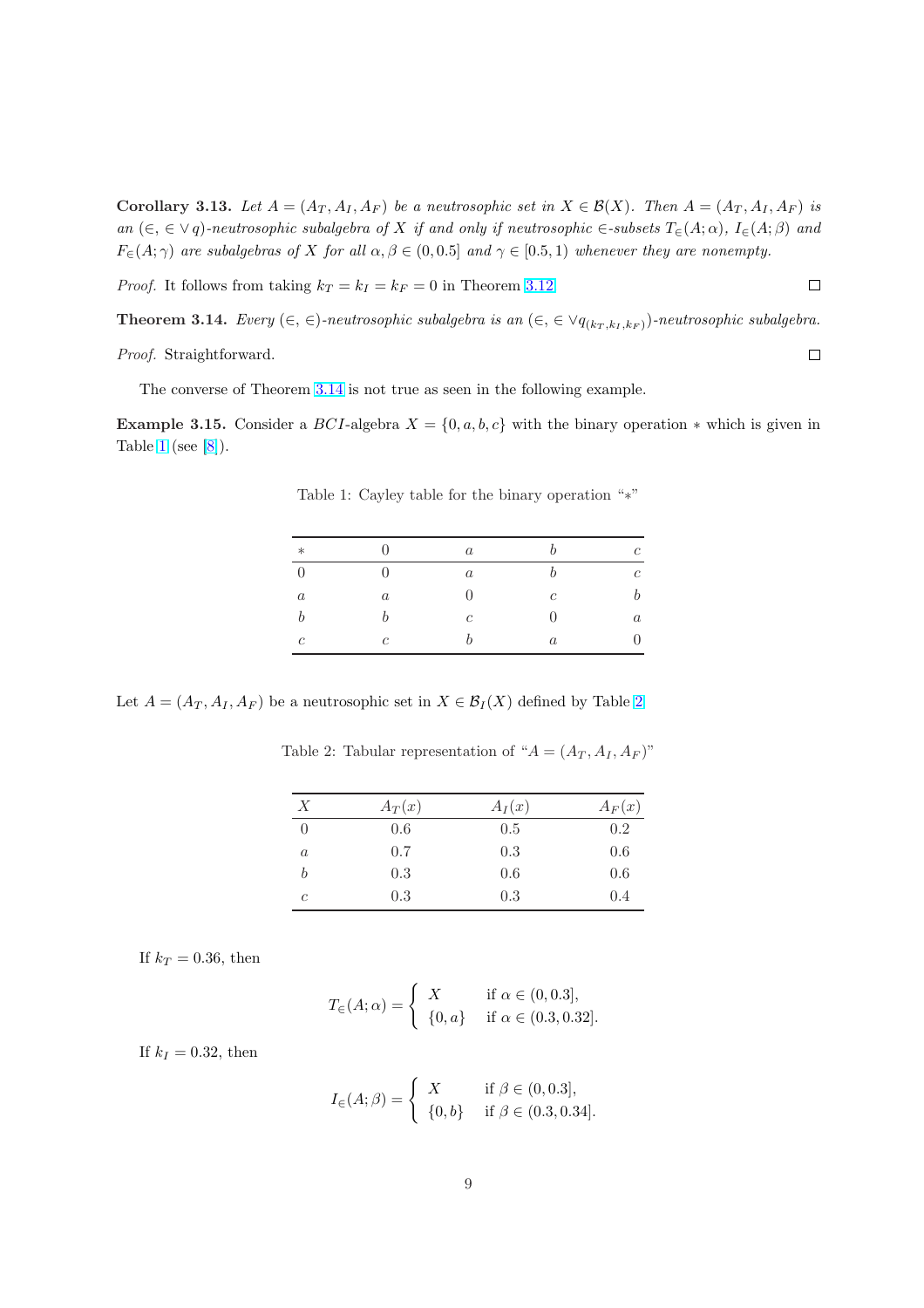If  $k_F = 0.36$ , then

$$
F_{\in}(A; \gamma) = \begin{cases} \{0\} & \text{if } \gamma \in [0.32, 0.4), \\ \{0, c\} & \text{if } \gamma \in [0.4, 0.6), \\ X & \text{if } \gamma \in [0.6, 1]. \end{cases}
$$

We know that  $T_{\in}(A; \alpha)$ ,  $I_{\in}(A; \beta)$  and  $F_{\in}(A; \gamma)$  are subalgebras of X for all  $\alpha \in (0, 0.32]$ ,  $\beta \in (0, 0.34]$  and  $\gamma \in [0.32, 1)$ . It follows from Theorem 3.12 that  $A = (A_T, A_I, A_F)$  is an  $(\in, \in \vee q_{(k_T, k_I, k_F)})$ -neutrosophic subalgebra of X for  $k_T = 0.36$ ,  $k_I = 0.32$  and  $k_F = 0.36$ . Since  $A_T(0) = 0.6 < 0.7 = A_T(a) \wedge A_T(a)$ and/or  $A_I(0) = 0.5 > 0.3 = A_I(c) \vee A_I(c)$ , we know that  $A = (A_T, A_I, A_F)$  is not an  $(\in, \in)$ -neutrosophic subalgebra of X by Lemma 3.3.

**Definition 3.16.** A neutrosophic set  $A = (A_T, A_I, A_F)$  in  $X \in \mathcal{B}(X)$  is called an  $(\in, q_{(k_T, k_I, k_F)})$ neutrosophic subalgebra of X if

$$
x \in T_{\in}(A; \alpha_x), y \in T_{\in}(A; \alpha_y) \Rightarrow x * y \in T_{q_{k_T}}(A; \alpha_x \wedge \alpha_y),
$$
  
\n
$$
x \in I_{\in}(A; \beta_x), y \in I_{\in}(A; \beta_y) \Rightarrow x * y \in I_{q_{k_T}}(A; \beta_x \wedge \beta_y),
$$
  
\n
$$
x \in F_{\in}(A; \gamma_x), y \in F_{\in}(A; \gamma_y) \Rightarrow x * y \in F_{q_{k_F}}(A; \gamma_x \vee \gamma_y)
$$
\n(3.17)

for all  $x, y \in X$ ,  $\alpha_x, \alpha_y, \beta_x, \beta_y \in (0, 1]$  and  $\gamma_x, \gamma_y \in [0, 1)$ .

An  $(\in, q_{(k_T, k_I, k_F)})$ -neutrosophic subalgebra with  $k_T = k_I = k_F = k$  is called an  $(\in, q_k)$ -neutrosophic subalgebra.

**Theorem 3.17.** Every  $(∈, q_{(k_T, k_I, k_F)})$ -neutrosophic subalgebra is an  $(∈, ∈ ∨q_{(k_T, k_I, k_F)})$ -neutrosophic subalgebra.

Proof. Straightforward.

The converse of Theorem 3.17 is not true as seen in the following example.

**Example 3.18.** Consider the BCI-algebra  $X = \{0, a, b, c\}$  and the neutrosophic set  $A = (A_T, A_I, A_F)$ which are given in Example 3.15. Taking  $k_T = 0.2$ ,  $k_I = 0.3$  and  $k_F = 0.24$  imply that

$$
T_{\in}(A; \alpha) = \begin{cases} X & \text{if } \alpha \in (0, 0.3], \\ \{0, a\} & \text{if } \alpha \in (0.3, 0.4], \end{cases}
$$

$$
I_{\in}(A; \beta) = \begin{cases} X & \text{if } \beta \in (0, 0.3], \\ \{0, b\} & \text{if } \beta \in (0.3, 0.35], \end{cases}
$$

and

$$
F_{\in}(A; \gamma) = \begin{cases} \{0\} & \text{if } \beta \in [0.38, 0.4), \\ \{0, c\} & \text{if } \beta \in [0.4, 0.6), \\ X & \text{if } \beta \in [0.6, 1). \end{cases}
$$

Since X,  $\{0\}$ ,  $\{0,a\}$ ,  $\{0,b\}$  and  $\{0,c\}$  are subalgebras of X, we know from Theorem 3.12 that  $A =$  $(A_T, A_I, A_F)$  is an  $(\in, \in \vee q_{(k_T, k_I, k_F)})$ -neutrosophic subalgebra of X for  $k_T = 0.2$ ,  $k_I = 0.3$  and  $k_F = 0.24$ . Note that

 $a * b \notin T_{q_{0.2}}(A; 0.25 \wedge 0.4)$  for  $a \in T_{\in}(A; 0.4)$  and  $b \in T_{\in}(A; 0.25)$ ,

 $\Box$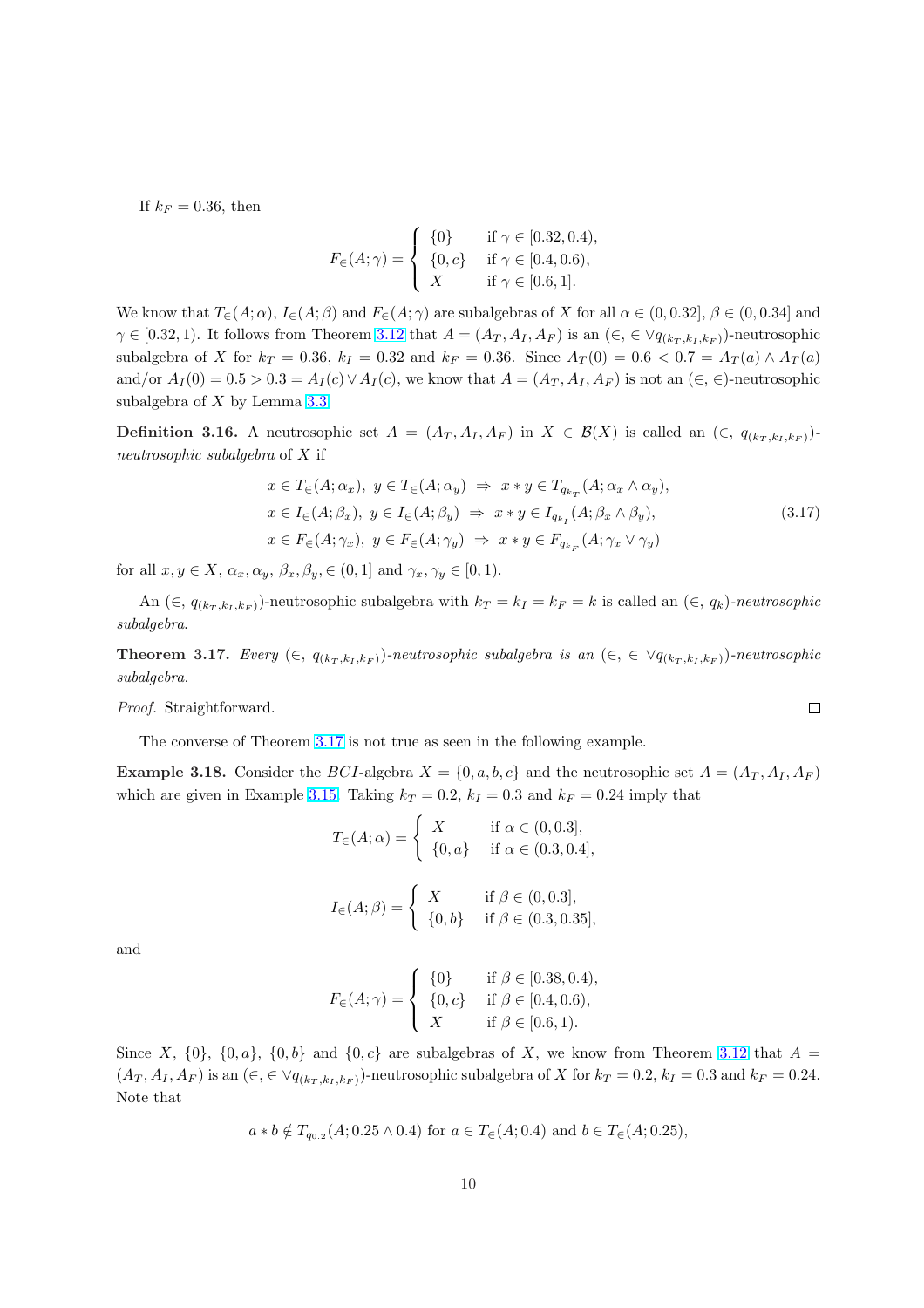$$
b * c \notin I_{q_{0.3}}(A; 0.5 \wedge 0.27)
$$
 for  $b \in I_{\in}(A; 0.5), c \in I_{\in}(A; 0.27)$ 

and/or

$$
a * c \notin F_{q_0,24}(A; 0.6 \vee 0.44)
$$
 for  $a \in F_{\in}(A; 0.6), c \in F_{\in}(A; 0.44)$ .

Hence  $A = (A_T, A_I, A_F)$  is not an  $(\in, q_{(0.2,0.3,0.24)})$ -neutrosophic subalgebra of X.

Theorem 3.19. If  $0 \leq k_T < j_T < 1$ ,  $0 \leq k_I < j_I < 1$  and  $0 \leq j_F < k_F < 1$ , then every  $(\in,$  $\forall q_{(k_T, k_I, k_F)}$ )-neutrosophic subalgebra is an  $(\in, \in \forall q_{(j_T, j_I, j_F)})$ -neutrosophic subalgebra.

Proof. Straightforward.

 $\Box$ 

The following example shows that if  $0 \leq k_T < j_T < 1$ ,  $0 \leq k_I < j_I < 1$  and  $0 \leq j_F < k_F < 1$ , then an  $(\in, \in \forall q_{(j_T, j_I, j_F)}$ -neutrosophic subalgebra may not be an  $(\in, \in \forall q_{(k_T, k_I, k_F)})$ -neutrosophic subalgebra.

Example 3.20. Let X be the BCI-algebra given in Example 3.15 and let  $A = (A_T, A_I, A_F)$  be a neutrosophic set in  $X$  defined by Table 3

| Х        | $A_T(x)$ | $A_I(x)$ | $A_F(x)$ |
|----------|----------|----------|----------|
| 0        | 0.42     | 0.40     | 0.44     |
| $\alpha$ | 0.40     | 0.44     | 0.66     |
| b        | 0.48     | 0.36     | 0.66     |
| с        | 0.40     | 0.36     | 0.33     |

Table 3: Tabular representation of " $A = (A_T, A_I, A_F)$  $A = (A_T, A_I, A_F)$ "

If  $k_T = 0.04$ , then

$$
T_{\in}(A; \alpha) = \begin{cases} X & \text{if } \alpha \in (0, 0.40], \\ \{0, b\} & \text{if } \alpha \in (0.40, 0.42], \\ \{b\} & \text{if } \alpha \in (0.42, 0.48]. \end{cases}
$$

Note that  $T_{\epsilon}(A; \alpha)$  is not a subalgebra of X for  $\alpha \in (0.42, 0.48]$ .

If  $k_I = 0.08$ , then

$$
I_{\in}(A; \beta) = \begin{cases} X & \text{if } \beta \in (0, 0.36], \\ \{0, a\} & \text{if } \beta \in (0.36, 0.40], \\ \{a\} & \text{if } \beta \in (0.40, 0.44], \\ \emptyset & \text{if } \beta \in (0.44, 0.46]. \end{cases}
$$

Note that  $I_{\in}(A;\beta)$  is not a subalgebra of X for  $\beta \in (0.40, 0.44]$ .

If  $k_F = 0.42$ , then

$$
F_{\in}(A; \gamma) = \begin{cases} \emptyset & \text{if } \gamma \in [0.29, 0.33), \\ \{c\} & \text{if } \gamma \in [0.33, 0.44), \\ \{0, c\} & \text{if } \gamma \in [0.44, 0.66), \\ X & \text{if } \gamma \in [0.66, 1). \end{cases}
$$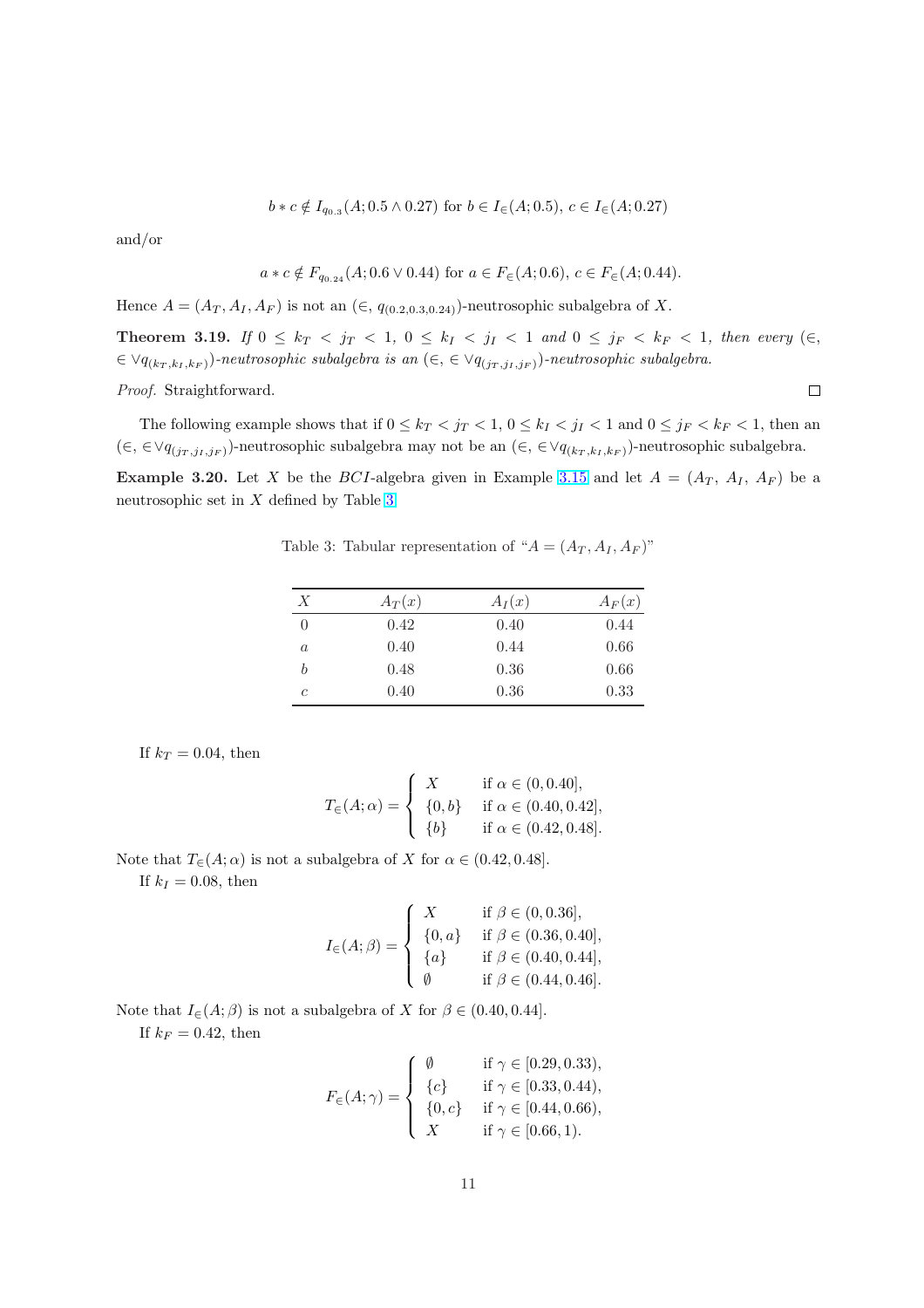Note that  $F_{\epsilon}(A;\gamma)$  is not a subalgebra of X for  $\gamma \in [0.33, 0.44)$ . Therefore  $A = (A_T, A_I, A_F)$  is not an  $(\in, \in \forall q_{(k_T, k_I, k_F)}$ -neutrosophic subalgebra of X for  $k_T = 0.04$ ,  $k_I = 0.08$  and  $k_F = 0.42$ .

If  $j_T = 0.16$ , then

$$
T_{\in}(A; \alpha) = \begin{cases} X & \text{if } \alpha \in (0, 0.40], \\ \{0, b\} & \text{if } \alpha \in (0.40, 0.42]. \end{cases}
$$

If  $j_I = 0.20$ , then

$$
I_{\in}(A; \beta) = \begin{cases} X & \text{if } \beta \in (0, 0.36], \\ \{0, a\} & \text{if } \beta \in (0.36, 0.40]. \end{cases}
$$

If  $j_F = 0.12$ , then

$$
F_{\in}(A; \gamma) = \begin{cases} \{0, c\} & \text{if } \gamma \in [0.44, 0.66), \\ X & \text{if } \gamma \in [0.66, 1). \end{cases}
$$

Therefore  $A = (A_T, A_I, A_F)$  is an  $(\in, \in \vee q_{(j_T, j_I, j_F)})$ -neutrosophic subalgebra of X for  $j_T = 0.16$ ,  $j_I = 0.20$  and  $j_F = 0.12$ .

Given a subset S of X, consider a neutrosophic set  $A_S = (A_{ST}, A_{SI}, A_{SF})$  in X defined by

$$
A_S(x) := \begin{cases} (1,1,0) & \text{if } x \in S, \\ (0,0,1) & \text{otherwise,} \end{cases}
$$

that is,

$$
A_{ST}(x) := \begin{cases} 1 & \text{if } x \in S, \\ 0 & \text{otherwise,} \end{cases}
$$
  

$$
A_{SI}(x) := \begin{cases} 1 & \text{if } x \in S, \\ 0 & \text{otherwise,} \end{cases}
$$

and

$$
A_{SF}(x) := \begin{cases} 0 & \text{if } x \in S, \\ 1 & \text{otherwise.} \end{cases}
$$

**Theorem 3.21.** A nonempty subset S of  $X \in \mathcal{B}(X)$  is a subalgebra of X if and only if the neutrosophic set  $A_S = (A_{ST}, A_{SI}, A_{SF})$  is an  $(\in, \in \forall q_{(k_T, k_I, k_F)})$ -neutrosophic subalgebra of X.

*Proof.* Let S be a subalgebra of X. Then neutrosophic  $\in$ -subsets  $T_{\infty}(A_{ST}; \alpha)$ ,  $I_{\infty}(A_{ST}; \beta)$  and  $F_{\infty}(A_{ST}; \gamma)$ are obviously subalgebras of X for all  $\alpha \in (0, \frac{1-k_T}{2}], \beta \in (0, \frac{1-k_I}{2}]$  and  $\gamma \in [\frac{1-k_F}{2}, 1]$ . Hence  $A_S = (A_{ST},$  $A_{SI}$ ,  $A_{SF}$ ) is an  $(\in, \in \vee q_{(k_T, k_I, k_F)})$ -neutrosophic subalgebra of X by Theorem 3.12.

Conversely, assume that  $A_S = (A_{ST}, A_{SI}, A_{SF})$  is an  $(\in, \in \forall q_{(k_T, k_I, k_F)})$ -neutrosophic subalgebra of X. Let  $x, y \in S$ . Then

$$
A_{ST}(x * y) \ge \bigwedge \{A_{ST}(x), A_{ST}(y), \frac{1-k_T}{2}\} = 1 \wedge \frac{1-k_T}{2} = \frac{1-k_T}{2},
$$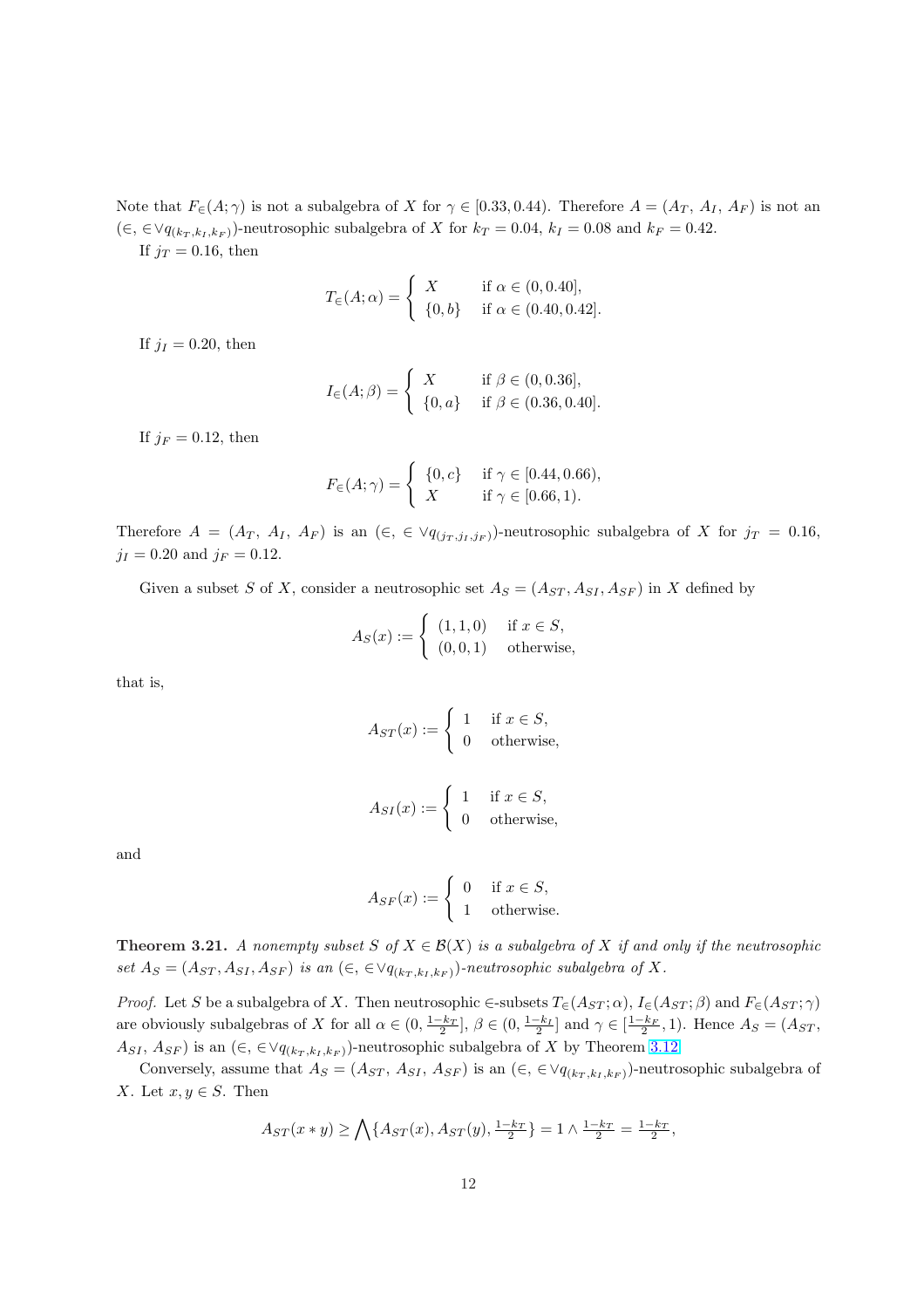$$
A_{SI}(x*y) \ge \bigwedge \{A_{SI}(x), A_{SI}(y), \frac{1-k_I}{2} \} = 1 \wedge \frac{1-k_I}{2} = \frac{1-k_I}{2}
$$

<span id="page-12-0"></span>and

$$
A_{SF}(x * y) \le \bigvee \{A_{SF}(x), A_{SF}(y), \frac{1 - k_F}{2}\} = 0 \vee \frac{1 - k_F}{2} = \frac{1 - k_F}{2},
$$

which imply that  $A_{ST}(x * y) = 1$ ,  $A_{SI}(x * y) = 1$  and  $A_{SF}(x * y) = 0$ . Hence  $x * y \in S$ , and so S is a subalgebra of X.  $\Box$ 

**Theorem 3.22.** Let S be a subalgebra of  $X \in \mathcal{B}(X)$ . For every  $\alpha \in (0, \frac{1-k_T}{2}], \ \beta \in (0, \frac{1-k_I}{2}]$  and  $\gamma \in \left[\frac{1-k_F}{2}, 1\right)$ , there exists an  $(\in, \in \vee q_{(k_T, k_I, k_F)})$ -neutrosophic subalgebra  $A = (A_T, A_I, A_F)$  of X such that  $T_{\in}(A; \alpha) = S$ ,  $I_{\in}(A; \beta) = S$  and  $F_{\in}(A; \gamma) = S$ .

*Proof.* Let  $A = (A_T, A_I, A_F)$  be a neutrosophic set in X defined by

$$
A(x) := \begin{cases} (\alpha, \beta, \gamma) & \text{if } x \in S, \\ (0, 0, 1) & \text{otherwise,} \end{cases}
$$

that is,

$$
A_T(x) := \begin{cases} \alpha & \text{if } x \in S, \\ 0 & \text{otherwise,} \end{cases}
$$
  

$$
A_I(x) := \begin{cases} \beta & \text{if } x \in S, \\ 0 & \text{otherwise,} \end{cases}
$$

and

$$
A_F(x) := \begin{cases} \gamma & \text{if } x \in S, \\ 1 & \text{otherwise.} \end{cases}
$$

Obviously,  $T_{\in}(A; \alpha) = S$ ,  $I_{\in}(A; \beta) = S$  and  $F_{\in}(A; \gamma) = S$ . Suppose that

$$
A_T(a*b) < \bigwedge \{A_T(a), A_T(b), \frac{1-k_T}{2}\}
$$

for some  $a, b \in X$ . Since  $\#\text{Im}(A_T) = 2$ , it follows that  $\bigwedge \{A_T(a), A_T(b), \frac{1-k_T}{2}\} = \alpha$  and  $A_T(a * b) = 0$ . Hence  $A_T(a) = \alpha = A_T(b)$ , and so  $a, b \in S$ . Since S is a subalgebra of X, we have  $a * b \in S$ . Thus  $A_T(a * b) = \alpha$ , a contradiction. Therefore

$$
A_T(x*y) \ge \bigwedge \{A_T(x), A_T(y), \frac{1-k_T}{2}\}
$$

for all  $x, y \in X$ . Similarly, we can verify that

$$
A_I(x*y) \ge \bigwedge \{A_I(x), A_I(y), \frac{1-k_I}{2}\}
$$

for all  $x, y \in X$ . Assume that there exist  $a, b \in X$  such that

$$
A_F(a * b) > \bigvee \{A_F(a), A_F(b), \frac{1 - k_F}{2}\}.
$$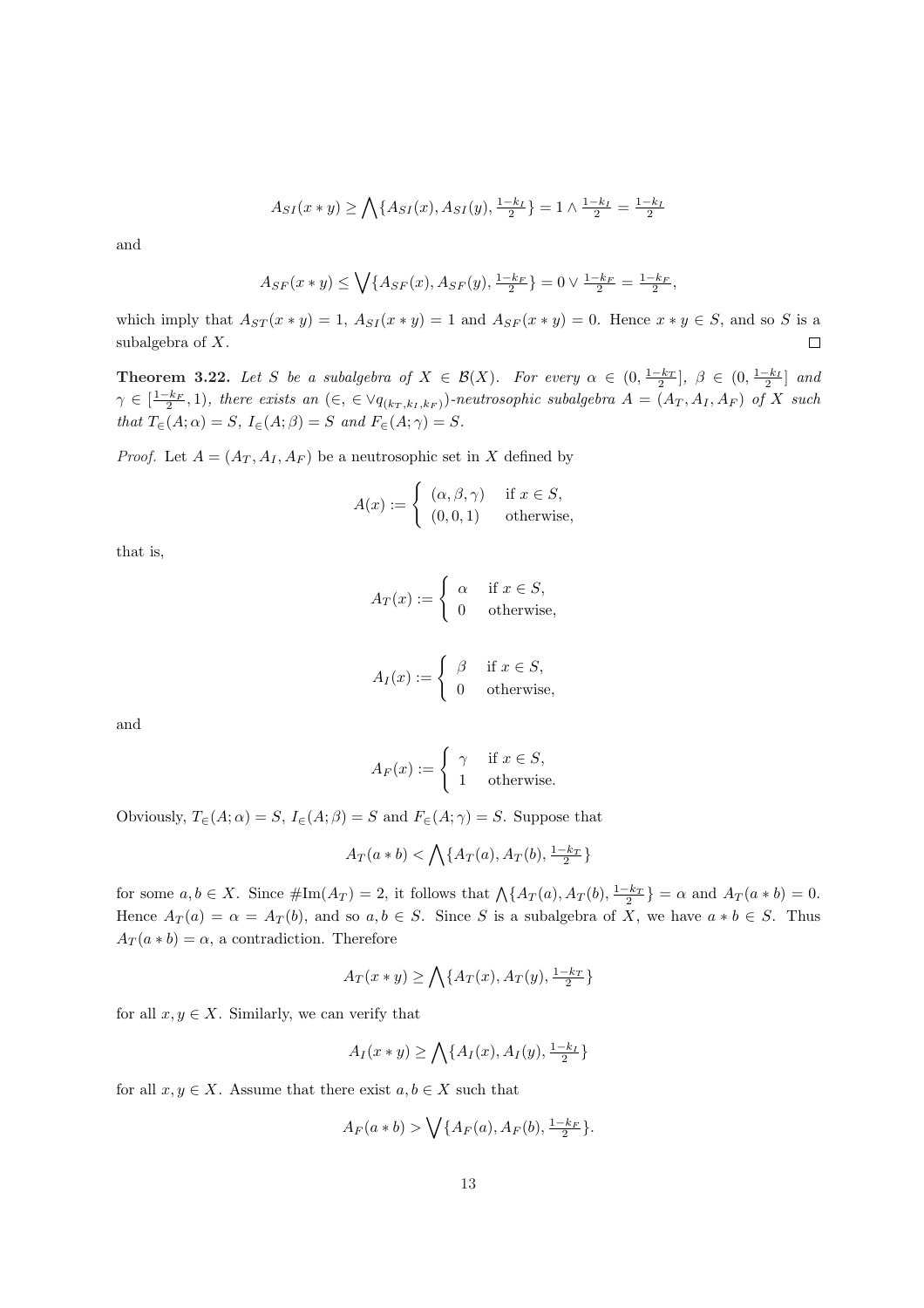Then  $A_F(a * b) = 1$  and  $\bigvee \{A_F(a), A_F(b), \frac{1-k_F}{2} \} = \gamma$  since  $\#\text{Im}(A_F) = 2$ . It follows that  $A_F(a) = \gamma =$  $A_F(b)$  and so that  $a, b \in S$ . Hence  $a * b \in S$ , and so  $A_F(a * b) = \gamma$ , which is a contradiction. Thus

$$
A_F(x*y) \le \bigvee \{A_F(x), A_F(y), \frac{1-k_F}{2}\}
$$

for all  $x, y \in X$ . Therefore  $A = (A_T, A_I, A_F)$  is an  $(\epsilon, \epsilon \vee q_{(k_T, k_I, k_F)})$ -neutrosophic subalgebra of X by Theorem 3.10.  $\Box$ 

Corollary 3.23. Let S be a subalgebra of  $X \in \mathcal{B}(X)$ . For every  $\alpha \in (0, 0.5]$ ,  $\beta \in (0, 0.5]$  and  $\gamma \in [0.5, 1)$ , there exists an  $(\epsilon, \epsilon \vee q)$ -neutrosophic subalgebra  $A = (A_T, A_T, A_F)$  of X such that  $T_{\epsilon}(A; \alpha) = S$ ,  $I_{\in}(A;\beta) = S$  $I_{\in}(A;\beta) = S$  and  $F_{\in}(A;\gamma) = S$ .

*Proof.* It follows from taking  $k_T = k_I = k_F = 0$  in Theorem 3.22.

**Theorem 3.24.** Given a neutrosophic set  $A = (A_T, A_I, A_F)$  in  $X \in \mathcal{B}(X)$ , the following are equivalent.

- (1)  $A = (A_T, A_I, A_F)$  is an  $(\epsilon, \epsilon \vee q_{(k_T, k_I, k_F)})$ -neutrosophi[c sub](#page-12-0)algebra of X.
- (2) The neutrosophic  $(\in \vee q_k)$ -subsets  $T_{\in \vee q_{k_T}}(A; \alpha)$ ,  $I_{\in \vee q_{k_T}}(A; \beta)$  and  $F_{\in \vee q_{k_F}}(A; \gamma)$  are subalgebras of X for all  $\alpha, \beta \in (0,1]$  and  $\gamma \in [0,1)$ .

*Proof.* Assume that  $A = (A_T, A_I, A_F)$  is an  $(\epsilon, \epsilon \vee q_{(k_T, k_I, k_F)})$ -neutrosophic subalgebra of X. Let  $x, y \in$  $I_{\in \vee q_{k_I}}(A;\beta)$  for  $\beta \in (0,1]$ . Then  $A_I(x) \geq \beta$  or  $A_I(x) + \beta + k_I > 1$ , and  $A_I(y) \geq \beta$  or  $A_I(y) + \beta + k_I > 1$ . Using Theorem 3.10, we have

$$
A_I(x * y) \ge \bigwedge \{A_I(x), A_I(y), \frac{1 - k_I}{2}\}.
$$

Case 1.  $A_I(x) \geq \beta$  and  $A_I(y) \geq \beta$ . If  $\beta > \frac{1-k_I}{2}$ , then

$$
A_I(x * y) \ge \bigwedge \{A_I(x), A_I(y), \frac{1 - k_I}{2}\} = \frac{1 - k_I}{2},
$$

and so  $A_I(x * y) + \beta > \frac{1 - k_I}{2} + \frac{1 - k_I}{2} = 1 - k_I$ . Hence  $x * y \in I_{q_{k_I}}(A; \beta)$ . If  $\beta \leq \frac{1 - k_I}{2}$ , then

$$
A_I(x*y) \ge \bigwedge \{A_I(x), A_I(y), \frac{1-k_I}{2}\} \ge \beta,
$$

and thus  $x * y \in I_{\in}(A;\beta)$ . Hence  $x * y \in I_{\in}(A;\beta) \cup I_{q_{k}}(A;\beta) = I_{\in \vee q_{k}}(A;\beta)$ .

Case 2.  $A_I(x) \ge \beta$  and  $A_I(y) + \beta + k_I > 1$ . If  $\beta > \frac{1-k_I}{2}$ , then

$$
A_I(x * y) \ge \bigwedge \{A_I(x), A_I(y), \frac{1 - k_I}{2}\} = A_I(y) \wedge \frac{1 - k_I}{2} > (1 - \beta - k_I) \wedge \frac{1 - k_I}{2} = 1 - \beta - k_I,
$$

and so  $x * y \in I_{q_{k_I}}(A;\beta)$ . If  $\beta \leq \frac{1-k_I}{2}$ , then

$$
A_I(x * y) \ge \bigwedge \{ A_I(x), A_I(y), \frac{1 - k_I}{2} \} \ge \bigwedge \{ \beta, 1 - \beta - k_I, \frac{1 - k_I}{2} \} = \beta,
$$

and thus  $x * y \in I_{\in}(A; \beta)$ . Therefore  $x * y \in I_{\in \vee q_{k_I}}(A; \beta)$ .

Case 3.  $A_I(x) + \beta + k_I > 1$  and  $A_I(y) \geq \beta$ . We have  $x * y \in I_{\epsilon \vee q_{k_I}}(A; \beta)$  by the similar way to the Case 2.

Case 4.  $A_I(x) + \beta + k_I > 1$  and  $A_I(y) + \beta + k_I > 1$ . If  $\beta > \frac{1-k_I}{2}$ , then  $1 - \beta - k_I < \frac{1-k_I}{2}$ , and so

$$
A_I(x * y) \ge \bigwedge \{ A_I(x), A_I(y), \frac{1 - k_I}{2} \} > 1 - \beta - k_I,
$$

$$
\qquad \qquad \Box
$$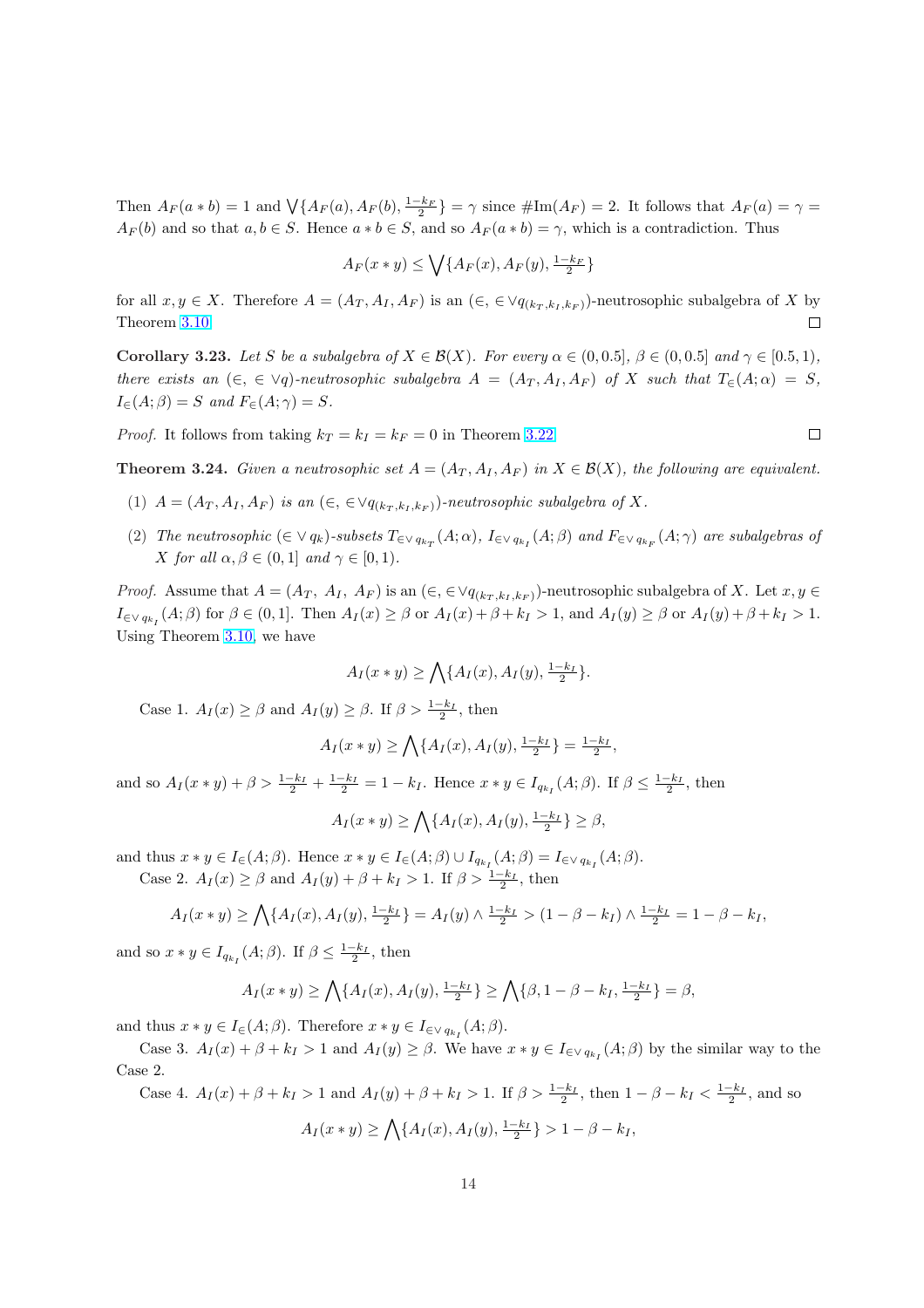i.e.,  $x * y \in I_{q_{k_l}}(A;\beta)$ . If  $\beta \leq \frac{1-k_l}{2}$ , then

$$
A_I(x * y) \ge \bigwedge \{ A_I(x), A_I(y), \frac{1 - k_I}{2} \} \ge (1 - \beta - k_I) \wedge \frac{1 - k_I}{2} = \frac{1 - k_I}{2} \ge \beta,
$$

i.e.,  $x * y \in I_{\in}(A;\beta)$ . Hence  $x * y \in I_{\in \vee q_{k_I}}(A;\beta)$ . Consequently,  $I_{\in \vee q_{k_I}}(A;\beta)$  is a subalgebra of X. Similarly, we can prove that if  $x, y \in T_{\in \vee q_{k_T}}(A; \alpha)$  for  $\alpha \in (0, 1]$ , then  $x * y \in T_{\in \vee q_{k_T}}(A; \alpha)$ , that is,  $T_{\in \vee q_{k_T}}(A;\alpha)$  is a subalgebra of X. Let  $x,y \in F_{\in \vee q_{k_F}}(A;\gamma)$  for  $\gamma \in [0,1)$ . Then  $A_F(x) \leq \gamma$  or  $A_F(x) + \gamma + k_F < 1$ , and  $A_F(y) \leq \gamma$  or  $A_F(y) + \gamma + k_F < 1$ . Using Theorem 3.10, we have

$$
A_F(x * y) \le \bigvee \{A_F(x), A_F(y), \frac{1-k_F}{2}\}.
$$

Case 1.  $A_F(x) \leq \gamma$  and  $A_F(y) \leq \gamma$ . If  $\gamma < \frac{1-k_F}{2}$ , then

$$
A_F(x * y) \le \bigvee \{A_F(x), A_F(y), \frac{1-k_F}{2}\} = \frac{1-k_F}{2},
$$

and so  $A_F(x * y) + \gamma < \frac{1 - k_F}{2} + \frac{1 - k_F}{2} = 1 - k_F$ . Hence  $x * y \in F_{q_{k_F}}(A; \gamma)$ . If  $\gamma \ge \frac{1 - k_F}{2}$ , then

$$
A_F(x*y)\leq \bigvee\{A_F(x),A_F(y),\tfrac{1-k_F}{2}\}\leq \gamma,
$$

and thus  $x * y \in F_{\in}(A; \gamma)$ . Hence  $x * y \in F_{\in}(A; \gamma) \cup F_{q_{k_F}}(A; \gamma) = F_{\in \vee q_{k_F}}(A; \gamma)$ .

Case 2.  $A_F(x) \leq \gamma$  and  $A_F(y) + \gamma + k_F < 1$ . If  $\gamma < \frac{1-k_F}{2}$ , then

$$
A_F(x*y) \le \bigvee \{A_F(x), A_F(y), \frac{1-k_F}{2}\} = A_F(y) \vee \frac{1-k_F}{2} < (1 - \gamma - k_F) \vee \frac{1-k_F}{2} = 1 - \gamma - k_F,
$$

and so  $x * y \in F_{q_{k_F}}(A; \gamma)$ . If  $\gamma \geq \frac{1-k_F}{2}$ , then

$$
A_F(x * y) \le \bigvee \{ A_F(x), A_F(y), \frac{1 - k_F}{2} \} \le \bigvee \{ \gamma, 1 - \gamma - k_F, \frac{1 - k_F}{2} \} = \gamma,
$$

and thus  $x * y \in F_{\in}(A; \gamma)$ . Therefore  $x * y \in F_{\in \vee q_{k_F}}(A; \gamma)$ .

Similarly, if  $A_I(x) + \beta + k_I < 1$  and  $A_I(y) \leq \beta$ , then  $x * y \in F_{\epsilon \vee q_{k_F}}(A; \gamma)$ .

Finally, assume that  $A_F(x)+\gamma+k_F < 1$  and  $A_F(y)+\gamma+k_F < 1$ . If  $\gamma < \frac{1-k_F}{2}$ , then  $1-\gamma-k_F > \frac{1-k_F}{2}$ , and so

$$
A_F(x * y) \le \bigvee \{ A_F(x), A_F(y), \frac{1 - k_F}{2} \} < 1 - \gamma - k_F,
$$

i.e.,  $x * y \in F_{q_{k_F}}(A; \gamma)$ . If  $\gamma \geq \frac{1 - k_F}{2}$ , then

$$
A_F(x * y) \le \bigvee \{ A_F(x), A_F(y), \frac{1 - k_F}{2} \} \le (1 - \gamma - k_F) \vee \frac{1 - k_F}{2} = \frac{1 - k_F}{2} \le \gamma,
$$

i.e.,  $x * y \in F_{\in}(A; \gamma)$ . Hence  $x * y \in F_{\in \vee q_{k_F}}(A; \gamma)$ . Therefore  $F_{\in \vee q_{k_F}}(A; \gamma)$  is a subalgebra of X.

Conversely, suppose that (2) is valid. If it is possible, let

$$
A_T(x*y) < \alpha \le \bigwedge \{A_T(x), A_T(y), \frac{1-k_T}{2}\}
$$

for some  $\alpha \in (0, \frac{1-k_T}{2})$ . Then  $x, y \in T_{\infty}(A; \alpha) \subseteq T_{\infty q_{k_T}}(A; \alpha)$ , which implies that  $x * y \in T_{\infty q_{k_T}}(A; \alpha)$ . Thus  $A_T(x * y) \ge \alpha$  or  $A_T(x * y) + \alpha + k_T > 1$ , a contradiction. Hence

$$
A_T(x * y) \ge \bigwedge \{A_T(x), A_T(y), \frac{1 - k_T}{2}\}
$$